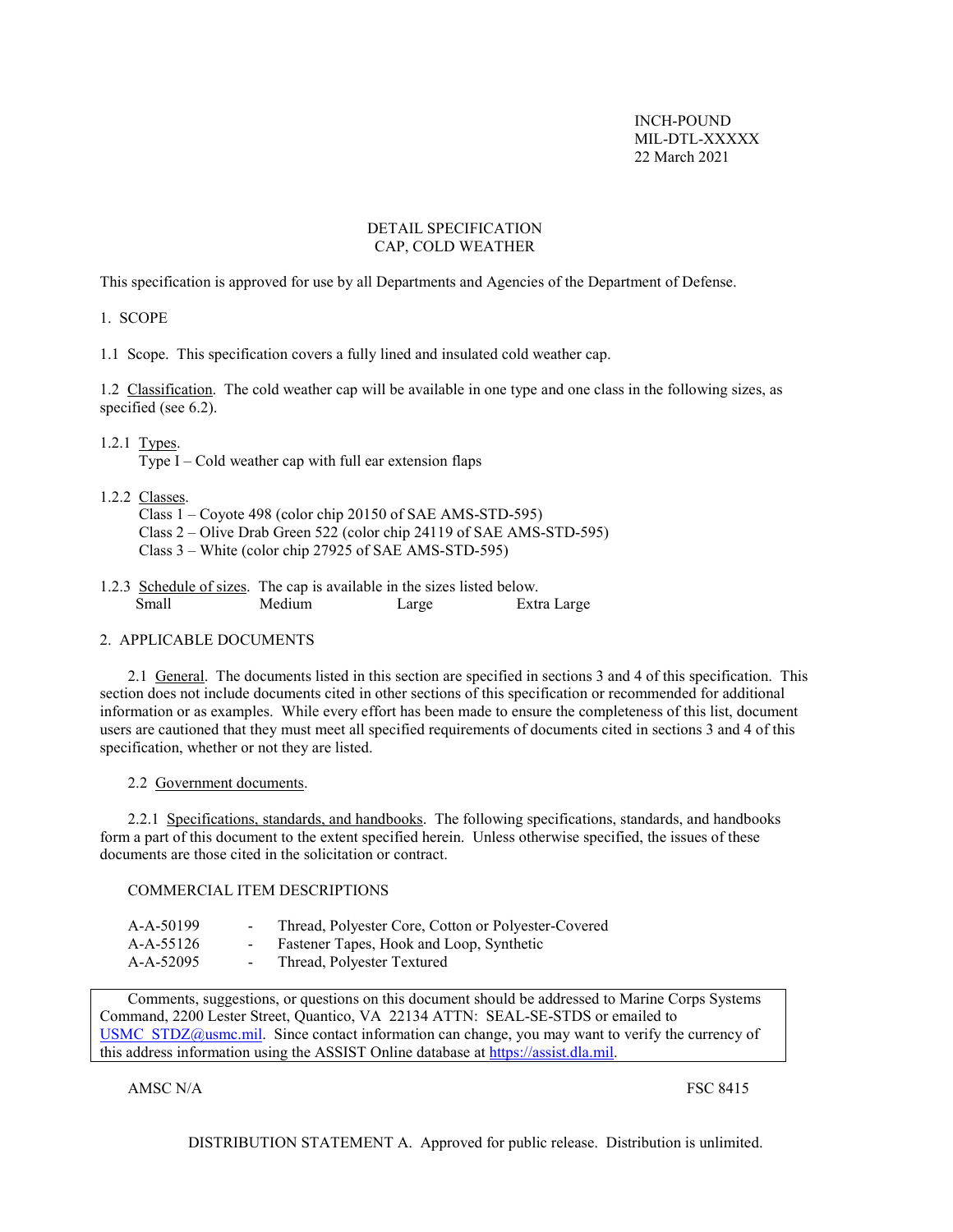## DEPARTMENT OF DEFENSE SPECIFICATIONS

| MIL-W-5664    | $\sim$ | Webbing, Textile Elastic                                  |
|---------------|--------|-----------------------------------------------------------|
| MIL-DTL-32075 |        | Label: For Clothing, Equipage, and Tentage, (General Use) |

(Copies of these documents are available online at [https://quicksearch.dla.mil/.](https://quicksearch.dla.mil/))

2.3 Non-Government publications. The following documents form a part of this document to the extent specified herein. Unless otherwise specified, the issues of these documents are those cited in the solicitation or contract.

## AMERICAN ASSOCIATION OF TEXTILE CHEMISTS AND COLORISTS (AATCC)

| <b>AATCC EP9</b>   | - Evaluation Procedure for Visual Assessment of Color Difference of    |
|--------------------|------------------------------------------------------------------------|
|                    | Textiles                                                               |
| <b>AATCC TM8</b>   | - Test Method for Colorfastness to Crocking: Crockmeter Method         |
| AATCC TM16.3       | - Test Method for Colorfastness to Light: Xenon-Arc                    |
| <b>AATCC TM20A</b> | - Test Method for Fiber Analysis: Quantitative                         |
| AATCC TM22         | - Test Method for Water Repellency: Spray Test                         |
| AATCC TM61         | - Test Method for Colorfastness to Laundering: Accelerated             |
| AATCC TM79         | - Absorbency of Textiles                                               |
| AATCC TM135        | - Test Method for Dimensional Changes of Fabrics after Home Laundering |

(Copies of these documents are available online at [www.aatcc.org.](http://www.aatcc.org/))

## AMERICAN SOCIETY FOR QUALITY (ASQ)

ASQ/ANSI Z1.4 - Sampling Procedures and Tables for Inspection by Attributes

(Copies of this document are available online at www.asq.org.)

#### ASTM INTERNATIONAL

| ASTM D737         |        | - Standard Test Method for Air Permeability of Textile Fabrics                                                                      |
|-------------------|--------|-------------------------------------------------------------------------------------------------------------------------------------|
| ASTM D1424        |        | - Standard Test Method for Tearing Strength of Fabrics by Falling-<br>Pendulum (Elmendorf-Type) Apparatus                           |
| ASTM D1776/D1776M | $\sim$ | Standard Practice for Conditioning and Testing Textiles                                                                             |
| ASTM D1777        |        | Standard Test Method for Thickness of Textile Materials                                                                             |
| ASTM D2594        |        | Standard Test Method for Stretch Properties of Knitted Fabrics Having<br>Low Power                                                  |
| ASTM D3512/D3512M |        | - Standard Test Method for Pilling Resistance and Other Related Surface<br>Changes of Textile Fabrics: Random Tumble Pilling Tester |
| ASTM D3776/D3776M | $\sim$ | Standard Test Methods for Mass Per Unit Area (Weight) of Fabric                                                                     |
| ASTM D3787        |        | Standard Test Method for Bursting Strength of Textiles-Constant-Rate-<br>of-Traverse (CRT) Ball Burst Test                          |
| ASTM D5034        |        | - Standard Test Method for Breaking Strength and Elongation of Textile<br>Fabrics (Grab Test)                                       |
| ASTM D6193        |        | - Standard Practice for Stitches and Seams                                                                                          |
| ASTM E96          |        | Standard Test Method for Water Vapor Transmission of Materials                                                                      |

(Copies of these documents are available online at [www.astm.org.](http://www.astm.org/))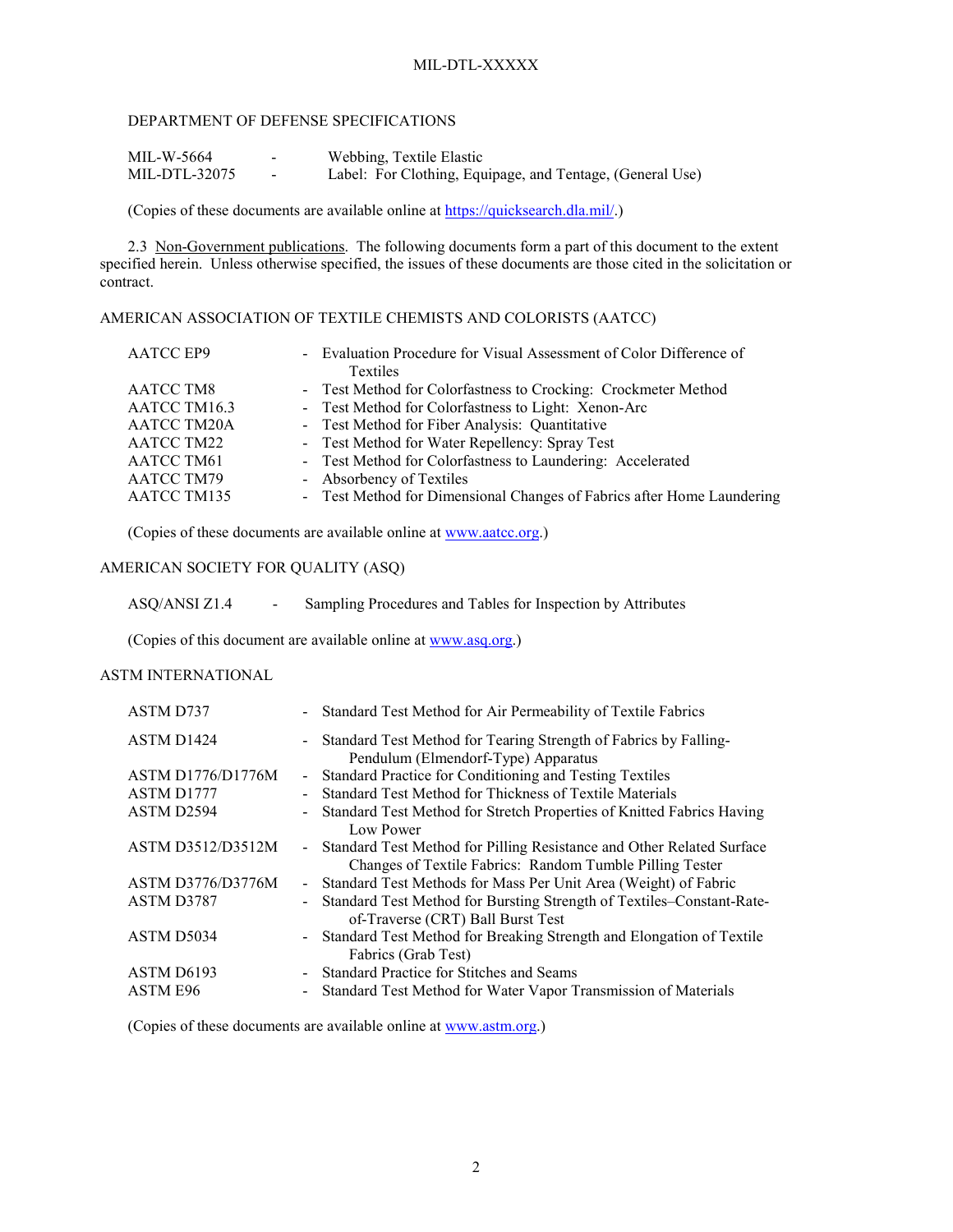#### INFORMA HEALTHCARE

Repeat Insult Patch Test - Modified Draize Procedure – Principles and Methods of Toxicology, A Wallace Hayes (editor).

(Copies of this document are available online at https://www.crcpress.com.)

2.4 Order of precedence. Unless otherwise noted herein or in the contract, in the event of a conflict between the text of this document and the references cited herein, the text of this document takes precedence. Nothing in this document, however, supersedes applicable laws and regulations unless a specific exemption has been obtained.

#### 3. REQUIREMENTS

#### 3.1 Inspections.

3.1.1 First article. When specified (see 6.2), a sample shall be subjected to first article inspection in accordance with 4.3.

3.1.2 Conformance inspection. When specified (see 6.2), a sample shall be subjected to a conformance inspection in accordance with [4.4.](#page-9-0)

3.2 Recycled, recovered, environmentally preferable, or biobased materials. Recycled, recovered, environmentally preferable, or biobased materials should be used to the maximum extent possible, provided that the material meets or exceeds the operational and maintenance requirements, and promotes economically advantageous life cycle costs.

#### 3.3 Materials and components.

#### 3.3.1 Materials.

3.3.1.1 Basic material. The basic material for the cold weather cap shall be a nylon woven fabric conforming to the physical requirements specified in table I when tested as specified in [4.5.1.](#page-9-1) The color of the fabric shall be a good approximation to the reference standard furnished by the Government (see 6.2) for the class specified (see 1.2.2 and 6.2). The fabric shall have a durable water resistant (DWR) finish applied prior to being used in the fabrication of the caps. The fabric shall show no toxicity when used as intended (see 6.1) and when tested as specified in 4.5.6.

| <b>Material Characteristic</b>              | Requirement        | <b>Verification Reference</b> |
|---------------------------------------------|--------------------|-------------------------------|
| Construction                                | <b>Plain Weave</b> | Table IX                      |
| Fiber content                               | Nylon              | Table IX                      |
| Weight, ounces per square yard              | $3.5 - 4.25$       | Table IX                      |
| Break strength, pounds, percent elongation  |                    |                               |
| (minimum)                                   |                    |                               |
| Warp                                        | 190, 55%           | Table IX                      |
| Fill                                        | 200, 40%           | Table IX                      |
| Tear Strength, pounds (minimum)             |                    |                               |
| Warp                                        |                    | Table IX                      |
| Fill                                        | 6                  | Table IX                      |
| Water Repellency, rating, initial (minimum) | 100                | Table IX                      |

| TABLE I. Basic material physical requirements. |  |  |
|------------------------------------------------|--|--|
|                                                |  |  |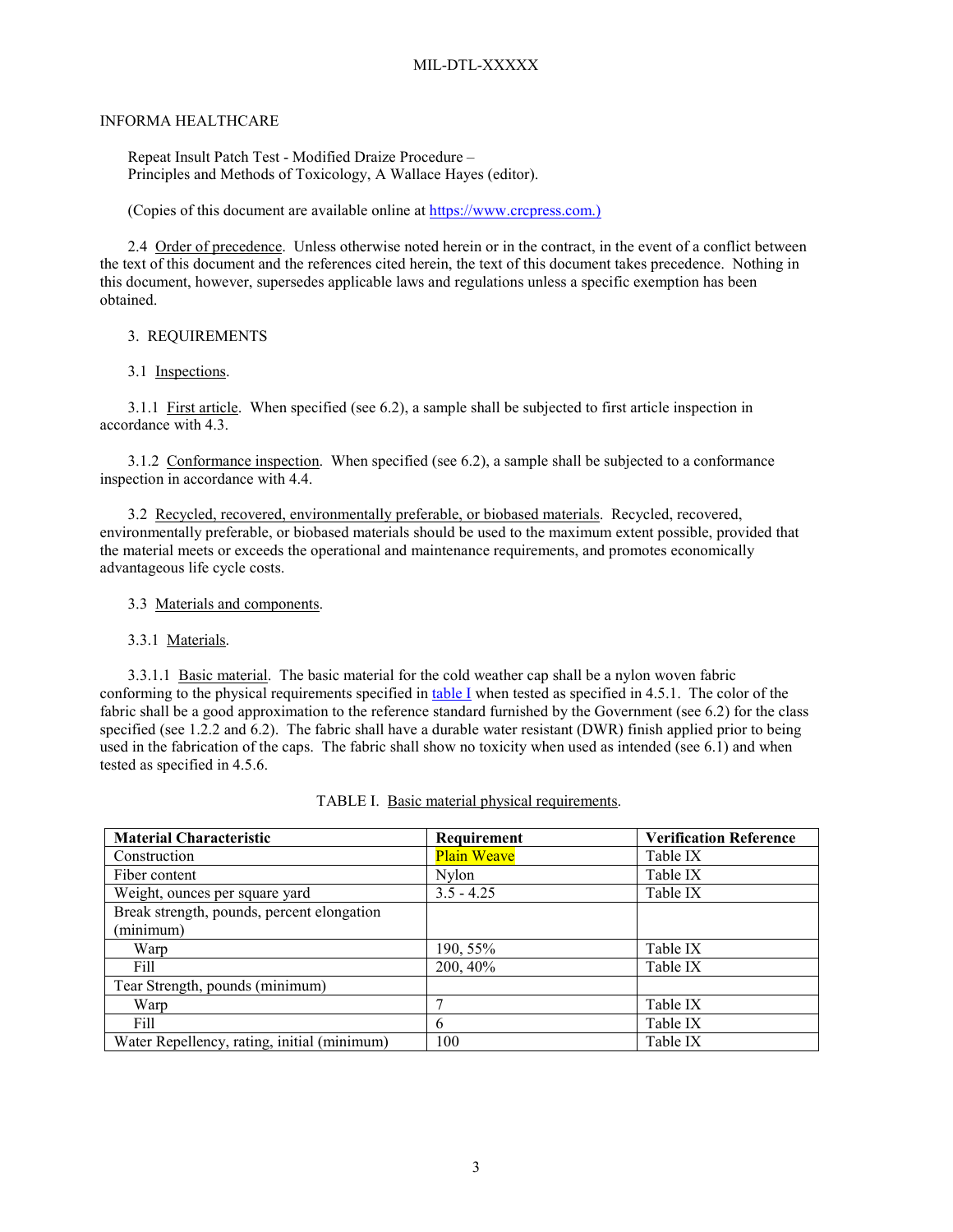| <b>Material Characteristic</b>             | Requirement                    | <b>Verification Reference</b> |
|--------------------------------------------|--------------------------------|-------------------------------|
| Colorfastness (minimum)                    |                                |                               |
| Laundering (3 cycles)                      | $\overline{4}$                 | Table IX                      |
| Crocking                                   |                                |                               |
| Wet                                        | 4                              | Table IX                      |
| Dry                                        | $\overline{4}$                 | Table IX                      |
| Light, Xenon                               | $\overline{4}$                 | Table IX                      |
| Dimensional stability, percent (3 cycles), |                                |                               |
| (maximum)                                  |                                |                               |
| Warp                                       | 3.0                            | Table IX                      |
| Fill                                       | 2.0                            | Table IX                      |
| Pilling, rating (minimum)                  |                                |                               |
| Initial                                    | 5                              | Table IX                      |
| After laundering (3 cycles)                | 5                              | Table IX                      |
| Thickness (inches)                         | $0.012 (\pm 0.002)$            | Table IX                      |
|                                            | Good approximation to Standard | Table IX                      |
| Visual shade matching                      | Sample                         |                               |

## TABLE I. Basic material physical requirements. – Continued.

3.3.1.2 Insulation. The insulation material for the cold weather cap shall be polyester knit (see 6.4.2) with a velour/loft back and face. The color shall approximate the reference standard furnished by the Government (see 6.2) for the specified color. The fabric shall show no toxicity when used as intended (see 6.1) and when tested as specified in 4.5.6. The material shall conform to the requirements in table II when tested as specified in [4.5.1.](#page-9-1)

| <b>Material Characteristic</b>            | Requirement                    | <b>Verification Reference</b> |
|-------------------------------------------|--------------------------------|-------------------------------|
| Construction                              | Velour/loft back and face      | Table X                       |
| Fiber content                             | Polyester                      | Table X                       |
| Weight, ounces per square yard            | $6.0 - 8.0$                    | Table X                       |
| Air permeability, CFM, (minimum)          | 300                            | Table X                       |
| Burst Strength, pounds (minimum)          | 85                             | Table X                       |
| Thickness, (minimum)                      | 0.10                           | Table X                       |
| MVTR, grams per square meter in 24 hours  | 2400                           | Table X                       |
| (minimum)                                 |                                |                               |
| Absorbency (rating)                       | Intermediate                   | Table X                       |
| Dry Time, minutes (maximum)               | 1201/                          | Table X                       |
| Fabric Stretch, percent, (minimum)        |                                |                               |
| Courses                                   | 30                             | Table X                       |
| Wales                                     | 10                             | Table X                       |
| Dimensional stability, percent, (maximum) |                                |                               |
| (3 cycles)                                |                                |                               |
| Courses                                   | 3.5                            | Table X                       |
| Wales                                     | 3.5                            | Table X                       |
| Visual shade matching                     | Good approximation to Standard | Table X                       |
|                                           | Sample                         |                               |

| TABLE II. Insulation physical requirements. |  |  |  |
|---------------------------------------------|--|--|--|
|                                             |  |  |  |

 $1/$  No more than one (1) sample exceeding 120 minutes.

3.3.1.3 Visor interfacing. The visor interfacing used to construct the brim shall be a multilayer non-woven interlining attached to a woven, consisting of 94% polyester/ 6% cotton cloth, and shall be a white shade. The weight shall be  $15$  ( $\pm$ 1.5) ounces per square yard when tested in accordance with table VIII.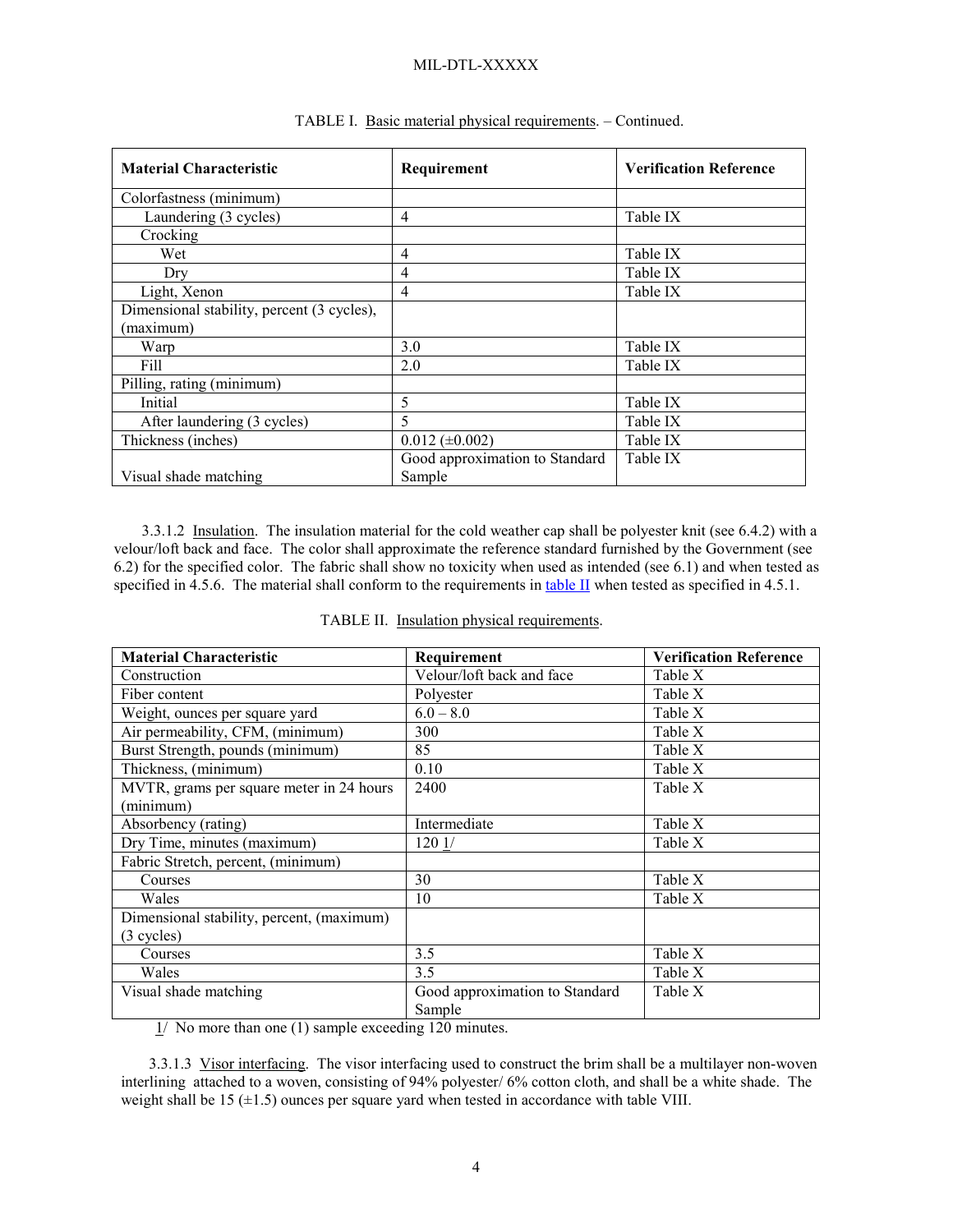## 3.3.2 Components.

3.3.2.1 Thread. Thread for needle and bobbin (looper) shall be 100% textured, 2 or 3 ply, polyester thread, approximate Tex size 35, conforming to A-A-52095; or 2 or 3 ply cotton or polyester covered polyester core thread, approximate Tex size 35, conforming to A-A-50199. The thread color shall be Coyote 498.

3.3.2.2 Low profile hook and loop fastener tape. The hook and loop fastener tapes for the extended ear flaps shall conform to the requirements of A-A-55126, Type III, Class 6, when verified in accordance with paragraph 4.5. The length and width of the hook and loop shall be 1 by 4  $(\pm \frac{1}{8})$  inches for sizes small and medium and 1 by  $4-1/2$  ( $\pm^{1}/8$ ) inches for sizes large and extra-large. Cut edges shall be finished to ensure no raveling for the life of the cap. The color of the hook and loop shall approximate Coyote 498.

3.3.2.3 Elastic. There shall be elastic at the back of the cap (see Figure 2), positioned approximately ¼ inch above the finished seam at the neck. The elastic shall be three inches in length, secured between the shell and liner fabric with two  $\frac{3}{4}$  inch vertical bartacks at each end according to marks on the pattern. The elastic shall conform to the requirements of Type II of MIL-W-5664 except that it shall be  $\frac{3}{4}$  inch width and may be in any shade that does not show through the shell fabric.

3.3.2.4 Labels.

3.3.2.4.1 Identification label. The identification label shall be in accordance with Type VI, Class 4 of MIL-DTL-32075. The label shall contain the item description, contract number, NSN, fiber content information, the contractor's name and size. The inscription shall have a minimum font size of 10 points. The color of the label shall approximate coyote 498. The inscription legibility, label, and label attachment shall last the expected life of the cap. The label shall include the following information:

#### **Identification Information:**

COLD WEATHER CAP CONTRACT NO.: NSN: FIBER CONTENT: CONTRACTOR'S NAME: SIZE:

3.3.2.4.2 Instruction label. The instruction label shall be in accordance with Type VI, Class 3 of MIL-DTL-32075. The color of the label shall approximate coyote 498. If available, a basic material supplier care label and hang tag may be used, but must contain the information listed below. The instruction label shall include the following information:

#### **Instruction Information:**

Cold Wash Tumble dry low heat or air dry Do Not Use Fabric Softeners DO NOT BLEACH, DRY CLEAN, OR IRON

3.3.2.4.3 Combination size, identification, and instruction label. A combination label may be used in place of separate identification and instruction labels. The label shall be in accordance with type VI, class 14 of MIL-DTL-32075 when tested as specified in [4.5.1.](#page-9-1) The color of the label shall approximate coyote 498. The label shall be centered on the face side of the inner earflap piece according to marks on pattern.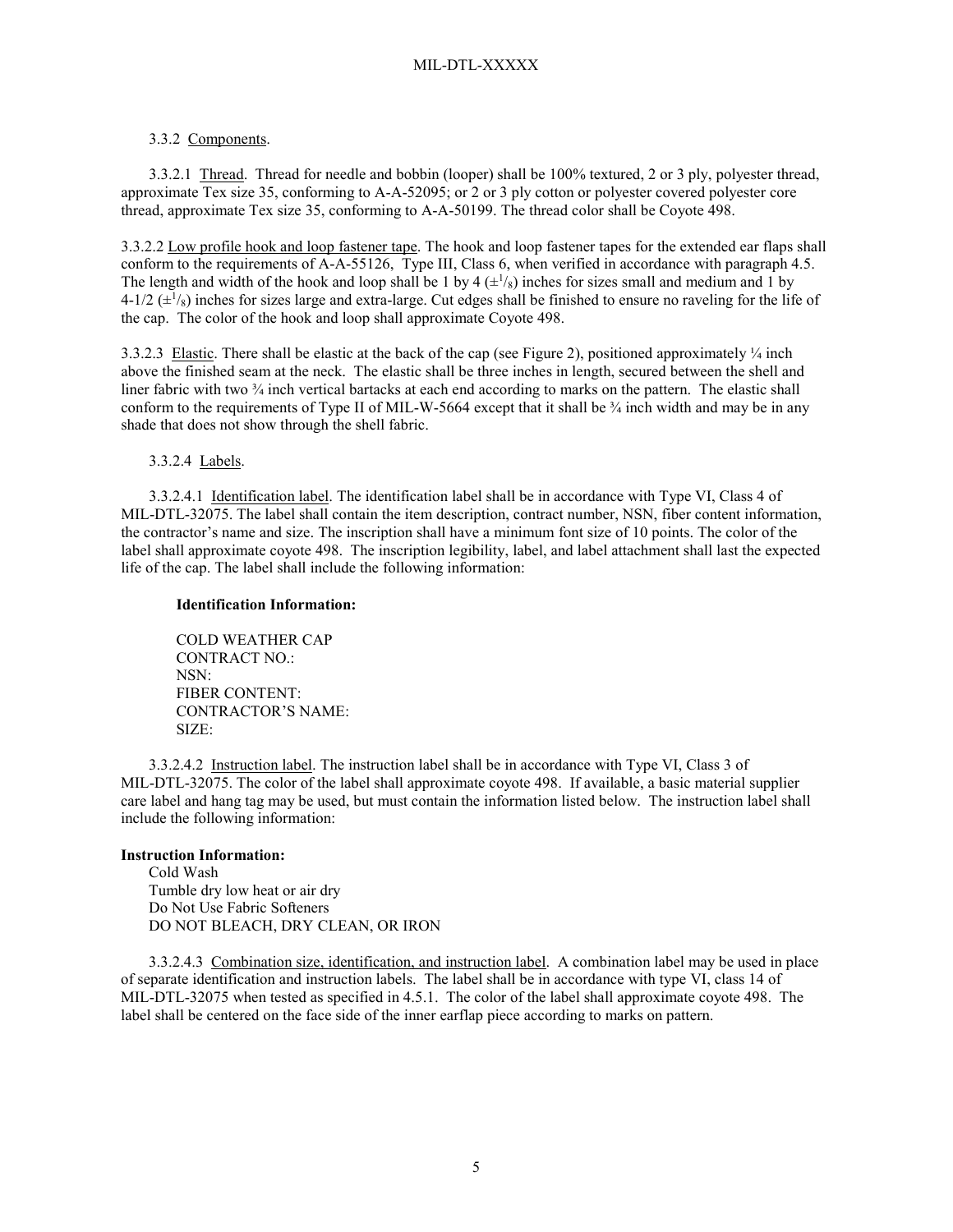3.3.2.4.4 Barcode label. Each cap shall have a barcode label/hangtag conforming to Type VIII, Class 17 of MIL-DTL-32075. The bar coding element shall be a 13 digit National Stock Number (NSN). There shall be a 12 digit Universal Product Code (UPC) number assigned for all NSNs by the contracting activity. The initials "UPC" must appear beneath the code. The barcode for NSN and UPC type shall be a medium to high density and shall be located so that it is completely visible on the cap when it is folded and/or packaged as specified and so it causes no damage to the cap.

3.4 Design. The cap shall have an outer shell, using basic material (see 3.3.1.1), composed of a three-panel crown and a short visor that can be worn in either the up or down position, with an inner earflap that lays flat against the forehead. The visor shall receive an additional topstitch at the joining seam through the inner earflap plies in order to hold the inner earflap in place at the forehead when the user dons the cap; two (2) 1/2 inch bartacks shall be sewn at both ends of the visor topstitch to secure the lining in place. The visor shall have interfacing and is finished with a quilt stitch pattern with five (5) parallel lines of stitching  $1/4$  ( $\pm 1/16$ ) inches equidistance apart. The cap shall have full extension ear flaps that secure under the chin with hook and loop, and may also be worn with the ear flaps flipped up so that the hook and loop attaches at the crown of the head. When worn in this configuration, the inner ear flaps provide warmth to the user's ears. The back of the cap shall have elastic positioned approximately 1/4 inch above the finished seam at the neck (see Figure 2) to allow a snug fit and comfort for the wearer. The 3/4 inch elastic shall be three inches long and sewn between the shell and liner fabric, and secured with two 3/4" vertical bartacks at each end according to marks on the pattern. The inside of the crown and earflaps are lined with insulation (see 3.3.1.2) for warmth and comfort. The lining fabric in the crown shall be permanently attached to the shell but construction shall allow for the two fabrics to be separated, except at the visor and inner earflap, in order to facilitate drying. Joining seams on the outer shell crown shall be towards the wearer, and all joining seams on the crown lining shall be away from the wearer.

3.4.1 Figures. [Figures 1-](#page-16-0)5 are furnished for informational purposes only. To the extent an inconsistency exists between the written specification and the figures, the written specification shall govern.

3.5 Patterns. Standard patterns, providing a seam allowance of 3/8 inch for all seams will be furnished by the Government (see 6.2). The Government patterns shall not be altered in any way, and shall only be used for cutting the contractor's working patterns. The working patterns shall be identical to the Government patterns, except that additional notching, if needed to facilitate manufacture is permitted on the contractor's working pattern. Minor modifications on the working patterns are permitted where necessary to accommodate the manufacturer's processes and the use of automated equipment provided the modifications do not alter the dimensional, serviceability, or appearance requirements cited in this document or those governed by the Government patterns.

3.5.1 Pattern parts. Cap parts shall be cut from the materials specified and in accordance with the pattern parts listed in table III.

| <b>Material</b>    | <b>Pattern Part</b>                         | <b>Piece Name</b>           | <b>Cut Parts</b> |
|--------------------|---------------------------------------------|-----------------------------|------------------|
|                    | Center Crown                                | <b>CENTER CROWN</b>         |                  |
|                    | Side Crown                                  | <b>SIDE CROWN</b>           |                  |
| A: Basic material  | Outer Earflap                               | <b>OUTER EARFLAP</b>        |                  |
|                    | Visor                                       | <b>VISOR</b>                | $\mathfrak{D}$   |
|                    | Front Inner Earflap                         | FRONT INNER EARFLAP         |                  |
|                    | <b>BACK INNER VISOR</b><br>Back Inner Visor |                             |                  |
| <b>B</b> : Lining  | Center Crown Lining                         | <b>CENTER CROWN LINING</b>  |                  |
|                    | Side Crown Lining                           | SIDE CROWN LINING           |                  |
|                    | Outer Earflap Lining                        | <b>OUTER EARFLAP LINING</b> |                  |
| C: Interfacing     | Outer Visor Interfacing                     | OUTER VISOR INTERFACING     |                  |
| D: Elastic         | Elastic                                     | <b>ELASTIC</b>              |                  |
| E/F: Fastener Tape | Hook                                        | <b>HOOK</b>                 |                  |
|                    | Loop                                        | <b>LOOP</b>                 |                  |

#### TABLE III. List of pattern parts.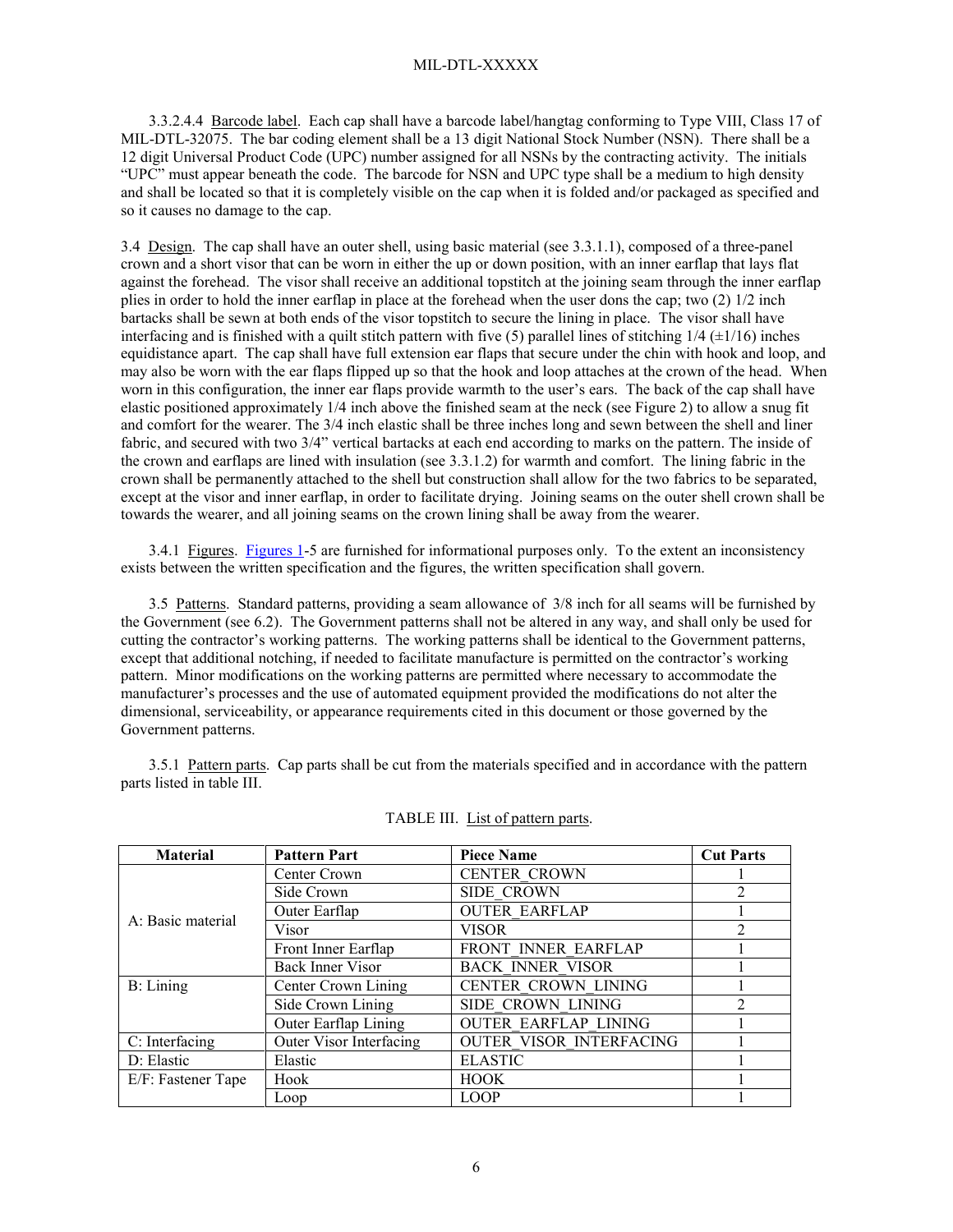3.6 Construction. The following specifics will provide caps with uniform appearance, comfort and durability for use during all operations where the cap is prescribed. End item construction and appearance shall conform to the requirements and figures provided and the finished measurements cited (see 3.7) to maintain end item configuration.

3.6.1 Seams and stitching. The seams and stitching used shall be consistent, exhibit a uniform appearance, and conform to ASTM D6193 and the requirements for the location, stitch, and seam types listed in table IV. Seam allowances shall be maintained with seams sewn so that no raw edges, runoffs, twists, pleats, puckers, or open seams result. All seams shall start and finish evenly and edges shall not unravel. Edges may be turned-in, turned-under, or serged to prevent raveling. Thread tension shall be maintained so that there is no tight, loose, or unbalanced stitching. The backside of all seams, inside of cap, shall be flat with no protruding seam allowance or raw edges that could create irritation or discomfort to the wearer. Unless otherwise specified, the stitches per inch shall be 10-14 for all seams.

| <b>Seaming Areas and Operations</b>                          | <b>Stitch Type</b> | <b>Seam Type</b> |
|--------------------------------------------------------------|--------------------|------------------|
| Join outer shell crown                                       | 301                | $SSa-1$          |
| Topstitch outer shell crown                                  | 301                | $LSb-1$          |
| Join outer earflap and outer earflap lining                  | 301                | $SSe-2$          |
| Superimpose an elastic tunnel on the joined outer earflap by | 301                | $SSv-2$          |
| applying two parallel rows of stitching 4 inches long spaced |                    |                  |
| 1 inch apart according to the pattern                        |                    |                  |
| Attach elastic and secure with 3/4 inch vertical bartacks    | <b>Bartack</b>     |                  |
| according to the pattern                                     |                    |                  |
| Attach hook and loop to earflaps- all plies                  | 301                | $LSbj-1$         |
| Join front and back inner earflap                            | 301                | $SSa-1$          |
| Topstich front and back inner earflap joining seam           | 301                | $LSb-1$          |
| Join crown lining                                            | 301                | $SSa-1$          |
| Join front and back inner earflap to crown lining            | 301                | $SSe-2$          |
| Insert interfacing and join visor                            | 301                | $SSa-1$          |
| Visor parallel topstitching                                  | 301                | $SSv-5$          |
| Join outer crown to assembled pieces (inner and outer        | 301                | $SSa-1$          |
| earflaps and visor)                                          |                    |                  |
| Join crown lining to assembled cap leaving a 2-inch gap      | 301                | $SSc-1$          |
| along center crown seam, flip, and stitch gap closed.        |                    |                  |
| Attach label to inner earflap-all plies                      | 301                | $LSbj-1$         |
| Add topstitch across the top of the visor through all plies  | 301                | $LSe-1$          |
| Add two horizontal 1/2 inch bartacks at each end of visor    | Bartack            |                  |
| topstitching                                                 |                    |                  |

#### TABLE IV. Seams and stitching.

3.6.2 Tacking and backstitching. Ends of seams and rows of stitching with 301 type stitch, when not caught in other seams or stitching, shall be securely backstitched not less than  $\frac{1}{4}$  inch. Thread breaks (all stitch types) shall be secured by stitching back of the break not less than  $\frac{1}{2}$  inch.

3.6.2.1 Bartacks. Bartacks for elastic attachment shall be  $\frac{3}{4}$  inch in length, placed vertically, with  $36 - 42$ stitches per tack. Bartacks to secure lining at visor topstitching shall be  $\frac{1}{2}$  inch in length, placed horizontally, with 30-36 stitches per tack. There shall be four (4) bartacks per garment (see table IV).

3.7 Finished dimensions. The finished cap shall conform to the measurements listed in table V as defined in table VI. All measurements shall be taken in accordance with 4.5.5 with the cap laid flat. Extended flap lengths shall not be uneven by more than ½ inch.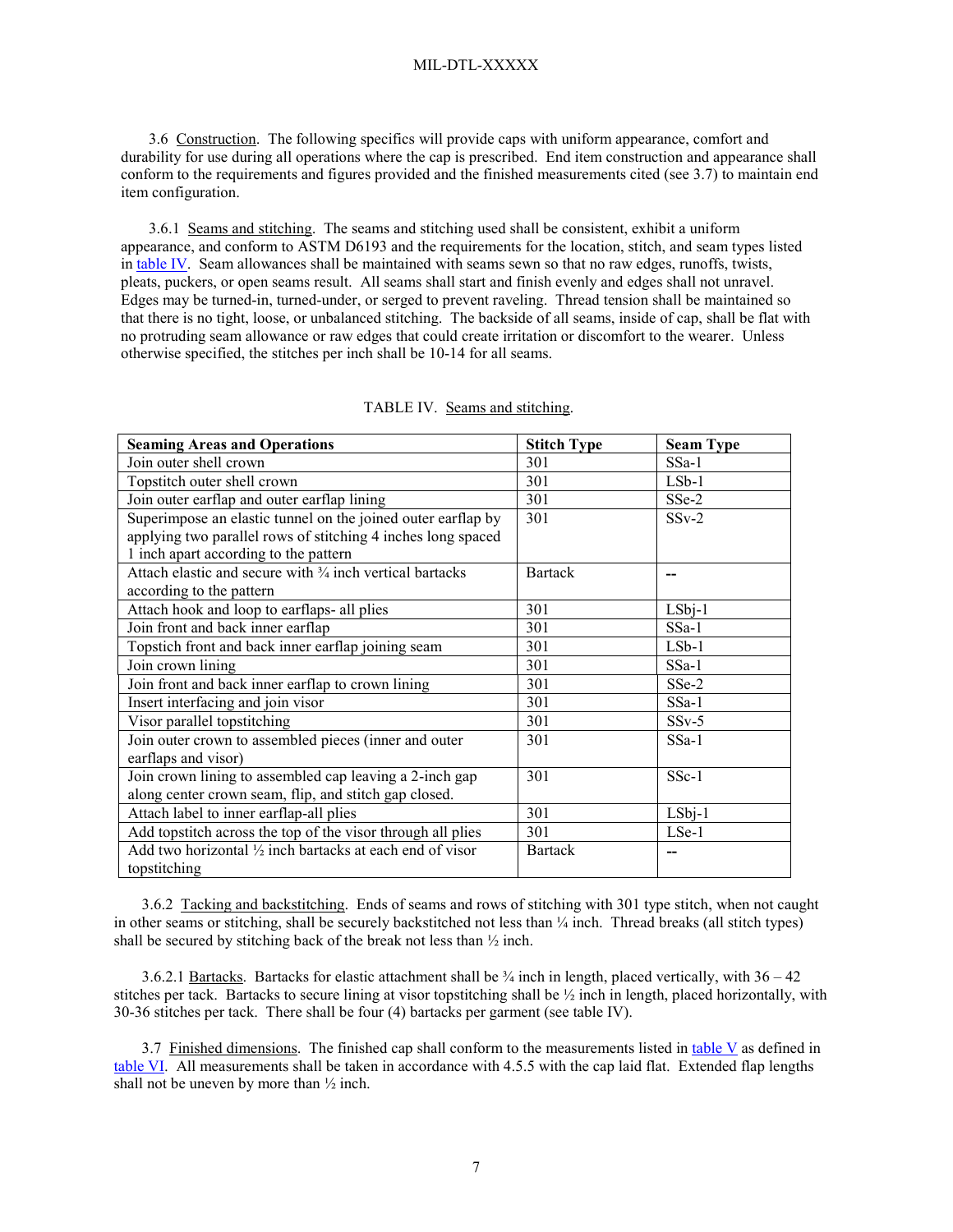|           | Inside<br>Circumference<br>(A) | Earflap Length<br>(B) | Earflap Width (C) | Visor Width (D)   |
|-----------|--------------------------------|-----------------------|-------------------|-------------------|
| Small     | $23\frac{1}{4}$                | $10^{3/4}$            | $3\frac{1}{4}$    |                   |
| Medium    | 24                             |                       | $3\frac{1}{2}$    | $1\frac{3}{4}$    |
| Large     | 24 3/4                         | $11\frac{1}{4}$       | $3\frac{3}{4}$    |                   |
| X-Large   | $25\frac{1}{2}$                | $11\frac{1}{2}$       |                   | $1\frac{3}{4}$    |
| Tolerance | $\pm \frac{1}{8}$              | $\pm \frac{1}{8}$     | $\pm \frac{1}{8}$ | $\pm \frac{1}{8}$ |

TABLE V. Finished measurements (inches).

| <b>Measurement</b>                 | Method                                                                          | Layout                              |
|------------------------------------|---------------------------------------------------------------------------------|-------------------------------------|
| A - Inside<br>Circumference        | Circumference at the crown joining seam, inside<br>the cap.                     | Α<br>Measurement<br>taken on inside |
| <b>B</b> - Outer Earflap<br>Length | Measurement straight from bottom of earflap at<br>center to crown joining seam. | B                                   |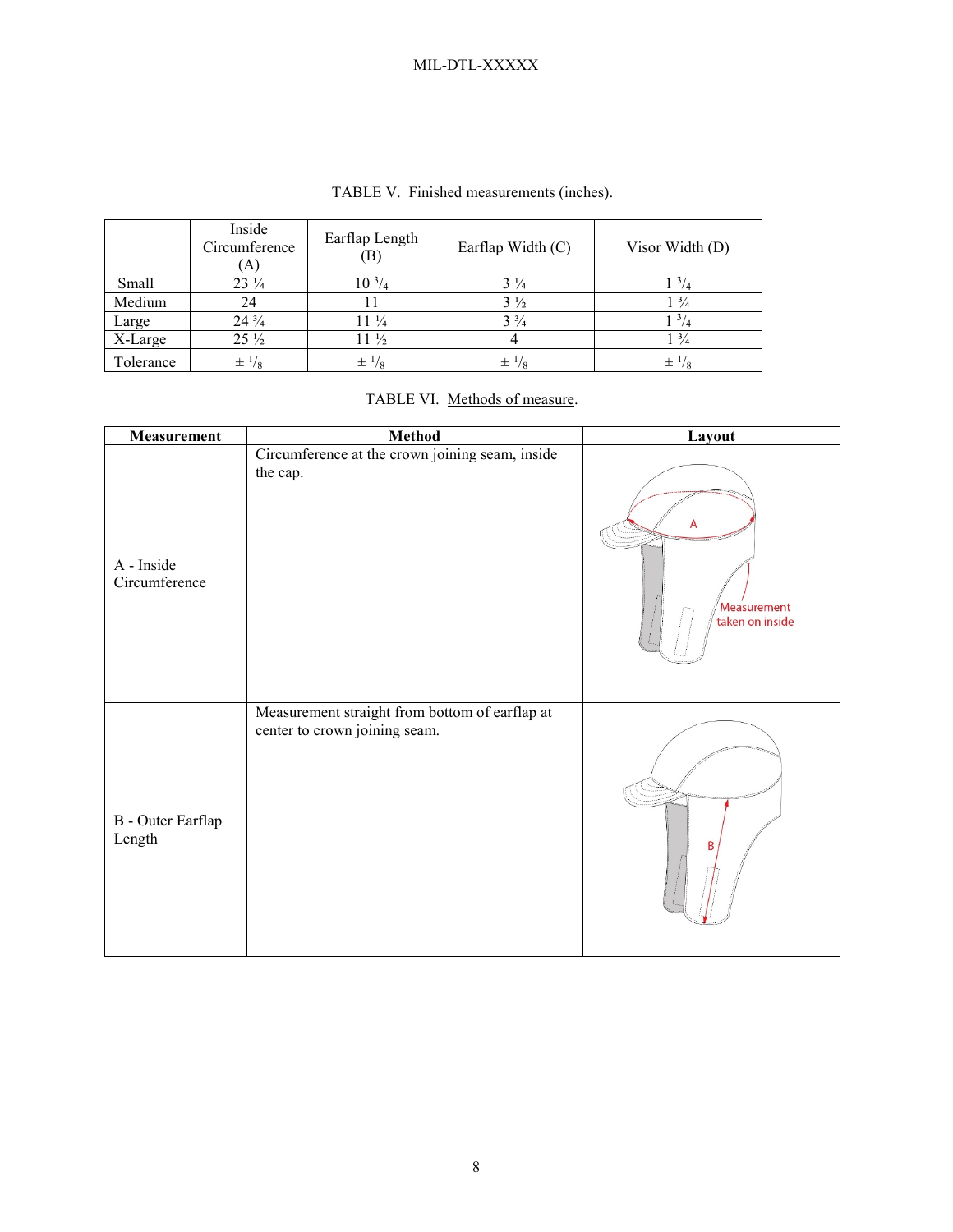| C - Outer Earflap<br>Width | Measurement at center back from finished edge to<br>crown joining seam at crown center. | <b>Lating College</b> |
|----------------------------|-----------------------------------------------------------------------------------------|-----------------------|
| D -Visor Width             | Measurement straight from finished edge at visor<br>center to crown joining seam.       | D                     |

3.8 End item insulation. The insulation, expressed in terms of clo value, shall be a minimum of 1.25 when tested as specified in 4.5.2.

3.9 Toxicity. The cap shall not present a health hazard and shall show compatibility with prolonged direct skin contact when tested as specified in 4.5.6. Chemicals recognized by the Environmental Protection Agency (EPA) as human carcinogens shall not be used.

3.10 Workmanship. The finished cap shall be free from loose thread, foreign matter, and irregular defects that can adversely affect usage or durability. The finished cap shall conform to the quality of product established by this document, be uniform, and be free from defects specified in 4.5.4 and those defects that adversely affect form, fit, or function. Defects shall not exceed the Acceptance Quality Limits (AQLs) (see 6.2) and shall not adversely affect the serviceability, appearance, and uniformity of the product.

## 4. VERIFICATION

4.1 Classification of inspections. The inspection requirements specified herein are classified as follows:

- a. First article inspection (see 3.1.1 and 4.3).
- b. Conformance inspection (see 3.1.2 and [4.4\)](#page-9-0).

4.2 Inspection conditions. Unless otherwise specified, excluded, amended, modified or qualified in this specification or applicable procurement documents (see 6.2), all inspections shall be performed in accordance with all the requirements of referenced documents.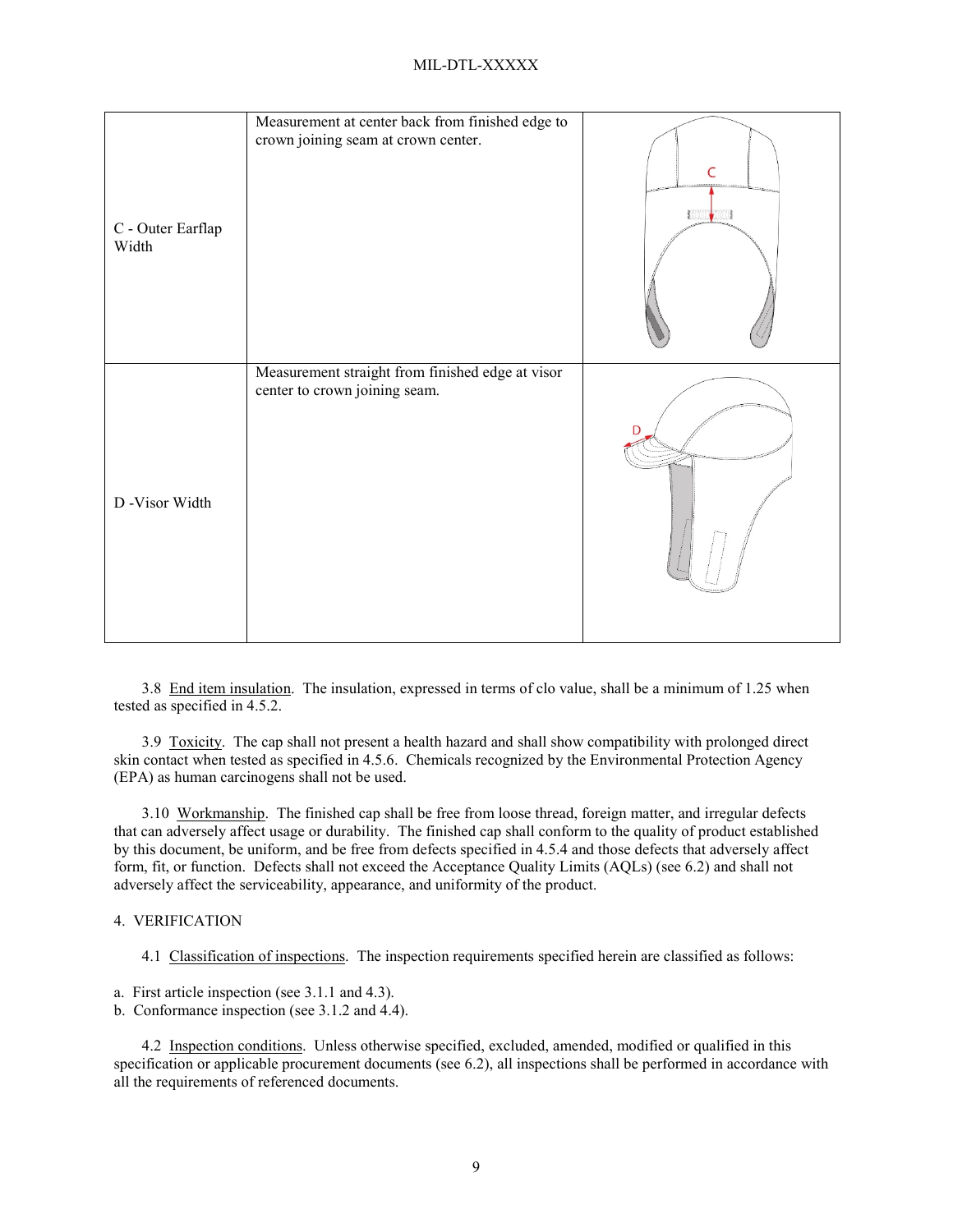4.3 First article inspection. A first article, in accordance with 3.1.1 shall be examined in accordance with [4.5.1](#page-9-1) through 4.5.6 for compliance with design, configuration, workmanship, dimensional requirements, and testing as specified in this document (see 6.2).

<span id="page-9-2"></span>4.3.1 First article samples and acceptance criteria. Unless otherwise specified in the contract (see 6.2), first article samples shall be provided. The sample size shall be as specified in the contract (see 6.2). The sample unit shall be one cap and the lot size shall be expressed in units of caps. The presence of excessive defects exceeding AQLs (see 6.2) or failure to pass any test shall be cause for rejection of the first article.

<span id="page-9-0"></span>4.4 Conformance inspection. Unless otherwise specified in the contract (see 6.2), conformance inspection, in accordance with 3.1.2, shall consist of the examinations and tests as specified in [4.5.1](#page-9-1) through 4.5.6.

<span id="page-9-3"></span>4.4.1 Material and component sampling and acceptance criteria. Unless otherwise specified in subsidiary specifications, referenced documents, or procurement documents (see 6.2), sampling shall be in accordance with table VII. The lot shall be unacceptable if one or more sample units fail to meet any test requirement specified. All requirements are applicable to the sample unit. For material testing, the sample unit shall be 5 continuous yards full width of finished cloth for all physical and chemical tests.

#### TABLE VII. Material sampling.

| Lot Size           | Sample Size (Sample Unit) |
|--------------------|---------------------------|
| 800 or less        |                           |
| 801 through 22,000 |                           |
| $22,001$ and over  |                           |

4.4.2 End item sampling and acceptance criteria. Unless otherwise specified in the contract (see 6.2) sampling for inspection shall be performed conforming to ANSI/ASQ Z1.4. The sample unit shall be one cap and the lot shall be expressed in units of caps. The presence of excessive defects (see 6.2) or failure of any testing as specified (see 6.2) shall be cause for rejection of the lot.

#### 4.5 Inspection methods.

<span id="page-9-1"></span>4.5.1 Component and material examinations and tests. In accordance with 4.1, components and materials shall be inspected and tested in accordance with all the requirements of this specification and those referenced specifications and standards unless otherwise excluded, amended, or modified in this specification or applicable procurement documents (see 6.2 and 6.7). In addition to testing provisions specified in referenced documents, materials and components shall be examined and tested in accordance with table VIII through table XII. All requirements are applicable to the sample unit. Unless otherwise specified (see 6.2), materials shall be conditioned and tested in accordance with ASTM D1776/D1776M. All requirements are applicable to the sample unit.

| Material                       | Requirement | Verification      |
|--------------------------------|-------------|-------------------|
| Thread                         | 3.3.2.1     | A-A-52095         |
|                                |             | or A-A-50199      |
| Hook and loop                  | 3.3.2.2     | A-A-55126         |
| Elastic                        | 3.3.2.3     | MIL-W-5664        |
| Interfacing                    | 3.3.1.3     | ASTM D3776/D3776M |
| Combination identification and | 3.3.2.4     | MIL-DTL-32075     |
| instruction label              |             |                   |
| Barcode label tag              | 3.3.2.4     | MIL-DTL-32075     |
| .                              |             |                   |

TABLE VIII. Component verification. 1/

1/ See 6.8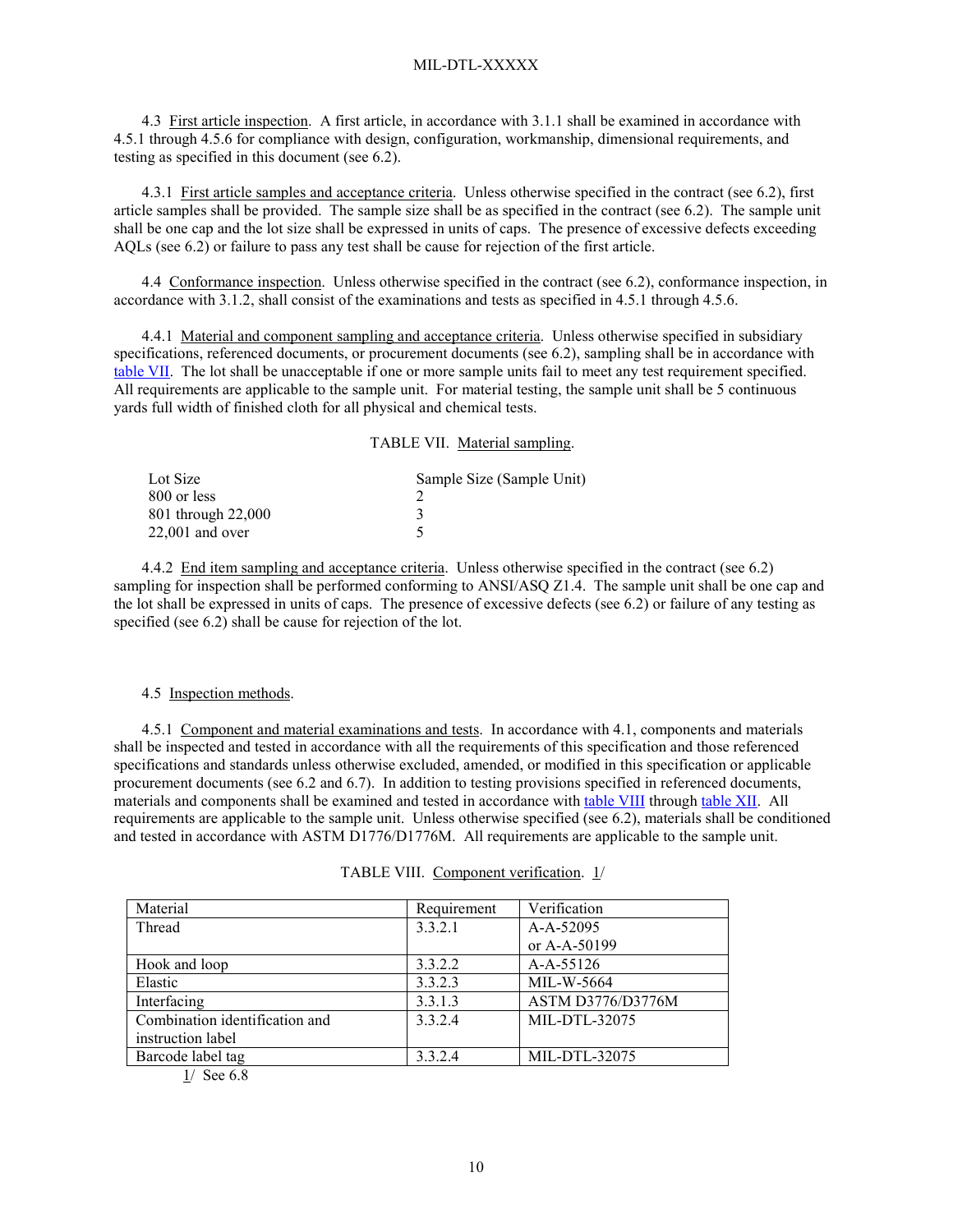| Material Characteristic          | Requirement | <b>Test Method</b>                     |  |
|----------------------------------|-------------|----------------------------------------|--|
| Construction                     | Table I     | Visual                                 |  |
| Fiber content                    | Table I     | <b>AATCC TM20A</b>                     |  |
| Weight                           | Table I     | ASTM D3776/D3776M                      |  |
| Break strength                   | Table I     | ASTM D5034                             |  |
| Tear Strength                    | Table I     | ASTM D1424                             |  |
| Water Repellency                 | Table I     | <b>AATCC TM22</b>                      |  |
| Colorfastness                    |             |                                        |  |
| Laundering (3 cycles)            | Table I     | AATCC TM61, option 2A, grade           |  |
|                                  |             | polyester only                         |  |
| Crocking                         |             |                                        |  |
| Wet                              | Table I     | <b>AATCC TM8</b>                       |  |
| Dry                              | Table I     | <b>AATCC TM8</b>                       |  |
| Light, Xenon                     | Table I     | AATCC TM16.3, option 3 (85 kJ)         |  |
| Dimensional stability (3 cycles) |             |                                        |  |
| Warp                             | Table I     | AATCC TM135, 3 cycles, (1) III, (A) ii |  |
| Fill                             | Table I     | AATCC TM135, 3 cycles, (1) III, (A) ii |  |
| Pilling                          |             |                                        |  |
| Initial                          | Table I     | ASTM D3512/D3512M                      |  |
| After laundering (3 cycles)      | Table I     | AATCC TM135, (1) III, (A) ii;          |  |
|                                  |             | ASTM D3512/D3512M                      |  |
| Thickness                        | Table I     | ASTM D1777                             |  |
| Visual shade matching            | Table I     | See 4.5.1.2                            |  |

# TABLE IX. Basic material verification.

# TABLE X. Insulation verification.

| Material Characteristic  | Requirement | <b>Test Method</b>                     |
|--------------------------|-------------|----------------------------------------|
| Construction             | Table II    | Visual                                 |
| Fiber content            | Table II    | <b>AATCC TM20A</b>                     |
| Weight                   | Table II    | ASTM D3776/D3776M                      |
| Air permeability         | Table II    | ASTM D737                              |
| <b>Burst Strength</b>    | Table II    | ASTM D3787                             |
| Thickness                | Table II    | ATSM D1777                             |
| <b>MVTR</b>              | Table II    | ASTM E96                               |
| Absorbency               | Table II    | <b>AATCC TM79</b>                      |
| Dry Time                 | Table II    | 4.5.1.1                                |
| Fabric Stretch           |             |                                        |
| Courses                  | Table II    | ASTM D2594 (Loose Fit)                 |
| Wales                    | Table II    | ASTM D2594 (Loose Fit)                 |
| Dimensional stability (3 |             |                                        |
| cycles)                  |             |                                        |
| Courses                  | Table II    | AATCC TM135, 3 cycles, (1) III, (A) ii |
| Wales                    | Table II    | AATCC TM135, 3 cycles, (1) III, (A) ii |
| Visual shade matching    | Table II    | See 4.5.1.2                            |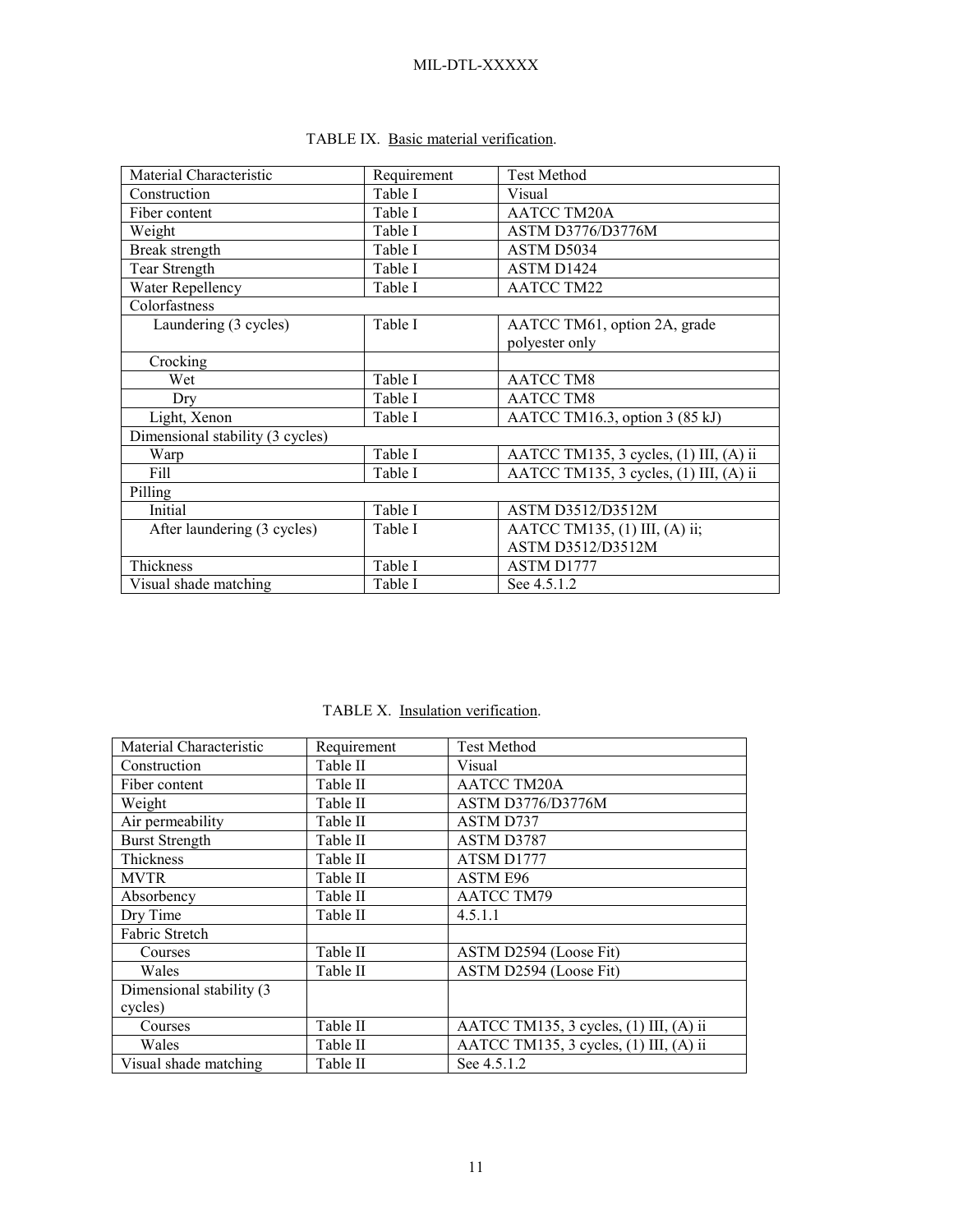4.5.1.1 Drying Time. Dry time test shall be run in standard textile conditions, 65 ( $\pm$ 2) % RH and 70 ( $\pm$ 2) ℉ on three (3) specimens. The fabric samples/specimens and blotting paper shall be conditioned at standard textile conditions for a minimum of 4 hours. The weight of the conditioned specimen shall be measured using a laboratory balance, accurate to 0.01g. A wire mesh kitchen/bathroom sink strainer may be used by placing it on the weight pan of the lab balance in an inverted manner and taring its weight before the measurement of any specimen weight. After weighing the samples/specimens, place 100 ml of distilled water into a 250 ml glass beaker. Submerge the specimen in the beaker of water for 30 minutes, make certain that the specimen is completely submerged to insure complete wetting. Remove the specimen and sandwich it between two pieces of unused blotting paper. Pass the specimen/blotting paper sandwich through a motor driven wringer (see 6.4.5). With a dead weight load of  $27.2$  ( $\pm 0.5$ ) kg (60  $(\pm 1)$  lbs and speed of 1 inch per second), immediately place specimen on the balance with top door of the balance open, side doors closed and record the wet weight to the nearest 0.01 grams. Manually monitor weight at set intervals until dry or use an automated balance with capability to weigh specimen until dry. Record time to dry (t). Repeat for remaining specimens. Average 3 specimens.

 4.5.1.2 Visual shade matching. The color and appearance of the cap shall match the standard sample when viewed using the AATCC EP 9, Option C (see 6.7), with sources simulating artificial daylight  $D_{75}$ illuminant with a color temperature of 7500K  $(\pm 200)$  illumination of 100  $(\pm 20)$  foot candles, and shall be a good match to the standard sample under incandescent A illuminant with a color temperature of 2856K  $(\pm 200).$ 

4.5.2 End item testing. Caps shall be tested for the characteristics specified in table XI. Samples that do not meet the requirements specified shall be considered failures.

#### TABLE XI. End item verification.

| Material Characteristic | Material Requirement | Test Method |
|-------------------------|----------------------|-------------|
| Insulation              | See 3.8              |             |

4.5.2.1 Thermal insulation test. Three separate samples of the cap shall be evaluated and the average value is reported. R values can be converted to the more familiar clo unit to allow ranking order of standard for procurement purposes. Test size shall be size Large. A life-sized biophysical model of the human head that measures localized and total thermal resistance shall be used. Insulation values for the total head model and its 7 individual regions are calculated by an internal program during 30 minutes of steady state data collection. The ambient temperature shall be maintained at  $5.0$  (+0.5) $\degree$ C and the surface of the head model is controlled at 30 °C. The wind speed shall be maintained at 2-3 meters/sec and turbulent. Total thermal resistance (R) to heat exchange is calculated in the test conditions in the table below and using:

 $R = (SA^*$  delta T $)/P$ , where:

R is the thermal resistance,  $m^2$  °C/Watt

 $SA =$  total surface area of regional segments,  $m<sup>2</sup>$ 

Delta T = temperature gradient between the head model surface and ambient air temperature, in  $\degree$ C.  $P = Total power input, Watts.$ 

If required, caps submitted will be tested by the Government. Testing at alternate facilities shall require side-by-side comparison due to chamber wind speed differences that cannot be controlled that will affect the total measured values.

4.5.3 In-process examination. Visual and dimensional examinations shall be made at any point or during any phase of the manufacturing process to determine whether construction details, which cannot be examined in the finished product, are in accordance with the requirements specified in section 3. Materials and components which contain defects and damages, as defined in the visual examination of 4.5.3, shall be removed from production. Any in-process nonconformance remaining in the finished cap shall be classified as a defect in accordance with the visual examination of 4.5.4.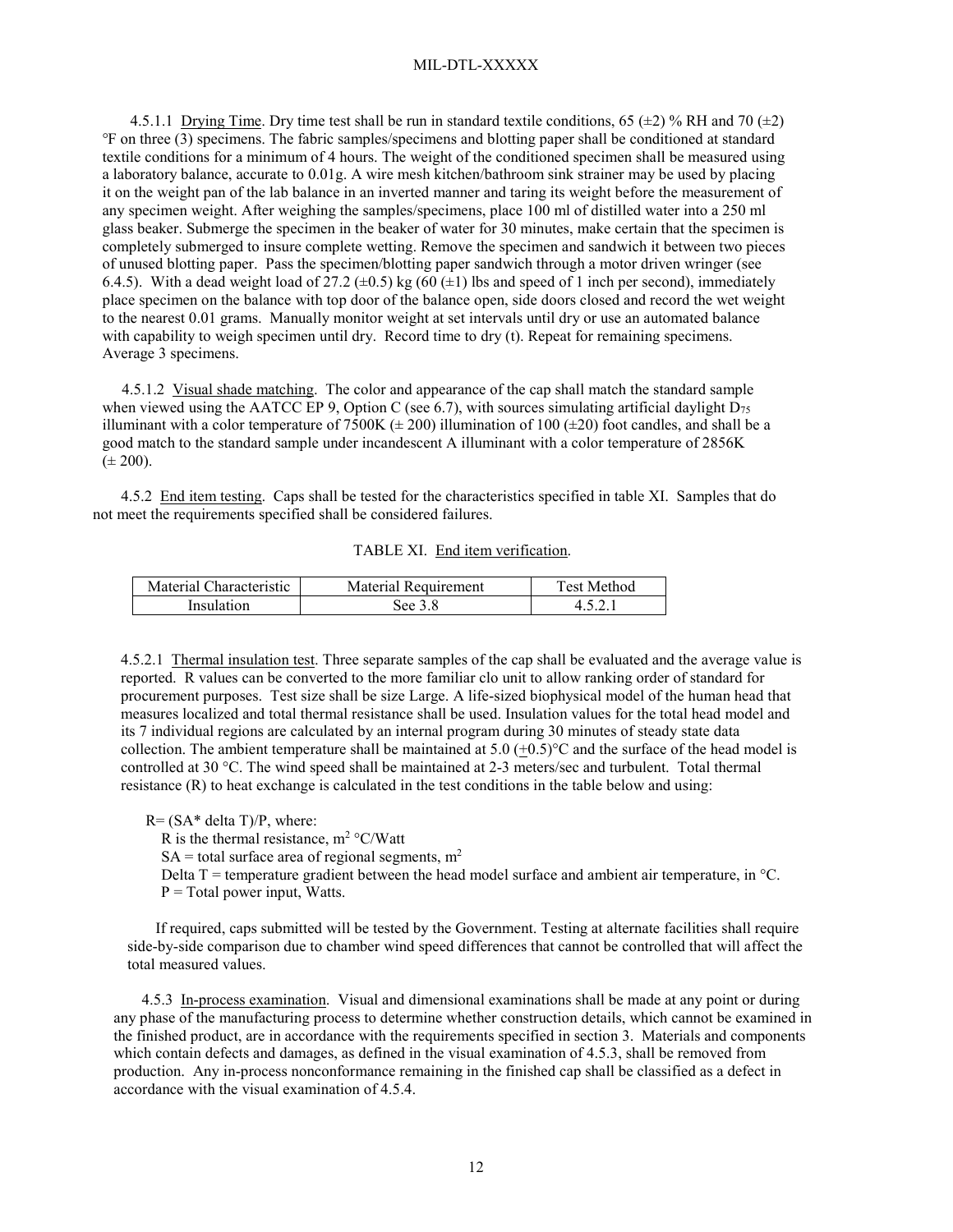4.5.4 Visual examination. The cap shall be examined for defects in color, shade, design, material, construction, workmanship, and markings, and the defects shall be classified in accordance with the list of defects specified in table XII. The inspection conditions and the AQLs shall be as specified (see 6.2).

| <b>Examination</b> | <b>Defect</b>                                         | Classification |              |
|--------------------|-------------------------------------------------------|----------------|--------------|
|                    |                                                       | Major          | <b>Minor</b> |
| Workmanship        | Component part omitted, distorted, full, tight, or    | 101            |              |
|                    | twisted; any part of end item caught in any           |                |              |
|                    | unrelated stitching; the edge of any component        |                |              |
|                    | part required to be forced out having folds of        |                |              |
|                    | more than 1/8 inch.                                   |                |              |
| Material           | Hole, cut, tear, smash, burn, drill hole, run, needle | 102            |              |
|                    | chew, visible mend, thin place, or misweave           |                |              |
|                    | affecting appearance or serviceability.               |                |              |
| Shade              | a. Shade variation within a part or between parts.    | 103            |              |
|                    | Thread color not as specified.                        |                |              |
|                    | b. Dye streak; color not as specified                 | 104            |              |
| Seams and          | a. Seams puckered, distorted, pleated, wavy, or       |                | 201          |
| stitching          | twisted; edge or raised stitching sewn too close to   |                |              |
|                    | edge, resulting in damage to cloth.                   |                |              |
|                    | b. Irregular or open seam; raw edge affecting         | 105            |              |
|                    | appearance or serviceability                          |                |              |
|                    | c. Seam, seam allowance, or stitch type not as        |                | 202          |
|                    | specified                                             |                |              |
|                    | d. Loose or tight stitch tension; broken or missing   |                | 203          |
|                    | thread or stitch                                      |                |              |
|                    | e. Stitches or tack missing or not as specified       | 106            |              |
| Cleanliness        | Spot, stain, excessive thread ends not trimmed or     |                | 204          |
|                    | removed, odor.                                        |                |              |
| Labels             | a. Label omitted, incorrect type, size, or            | 107            |              |
|                    | configuration; illegible, inaccurate, or not          |                |              |
|                    | attached as specified                                 |                |              |
|                    | b. Barcodes omitted or not readable by scanner;       |                | 205          |
|                    | human-readable interpretation (HRI) omitted or        |                |              |
|                    | illegible                                             |                |              |
|                    | c. Barcode not visible on folded, packaged item       |                | 206          |
|                    | d. Barcode attachment causes damage to the item       | 108            |              |
| Packaging          | Any cap not packaged in accordance with the           |                | 207          |
|                    | contract or purchase order.                           |                |              |

#### TABLE XII. Visual examination.

4.5.5 Dimensional examination. The cap shall be examined for conformance to the dimensions specified in  $table V$  as defined in table VI. Any measurement deviating from the dimensions and tolerances specified shall</u> be scored as a measurement defect. The inspection conditions and the AQLs shall be as specified in the contract or order (see 6.2). Place cap down on crown and use an appropriate cap measuring device (see 6.9) for measuring headwear circumference.

4.5.6 Toxicity assessment. An acute dermal irritation study and a skin sensitization study shall be conducted. When the results of the studies indicate the cap is not a sensitizer or irritant, a Repeat Insult Patch Test shall be performed in accordance with the Modified Draize Procedure (see 2.3). If the toxicity requirement (see 3.9) can be demonstrated with historical data, then toxicity testing may not be required.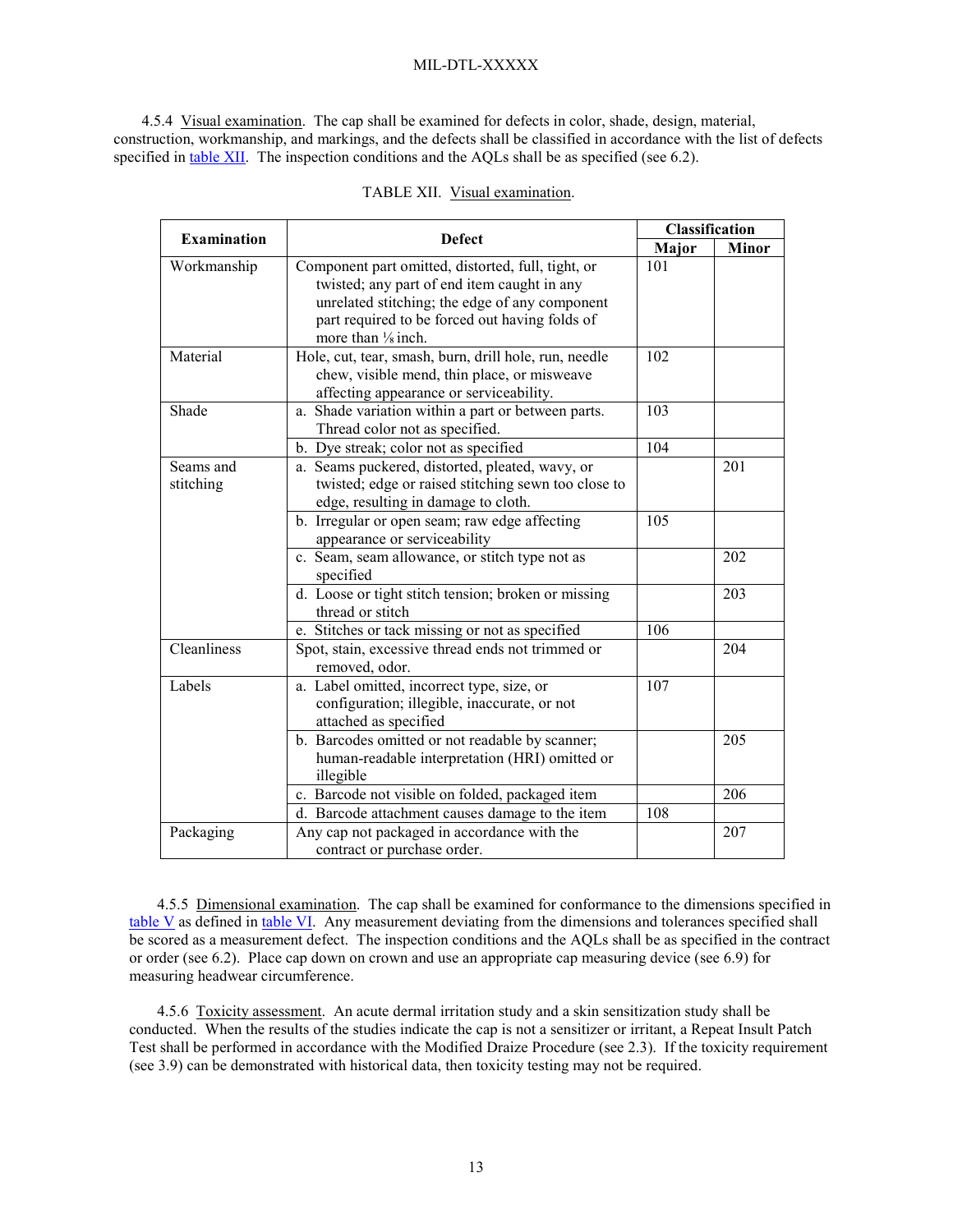## 5. PACKAGING

5.1 Packaging. For acquisition purposes, the packaging requirements shall be as specified in the contract or order (see 6.2). When packaging of materiel is to be performed by DoD or in-house contractor personnel, these personnel need to contact the responsible packaging activity to ascertain packaging requirements. Packaging requirements are maintained by the Inventory Control Point's packaging activities within the Military Service or Defense Agency, or within the military service's system commands. Packaging data retrieval is available from the managing Military Department's or Defense Agency's automated packaging files, CD-ROM products, or by contacting the responsible packaging activity.

#### 6. NOTES

(This section contains information of a general or explanatory nature that may be helpful, but is not mandatory.)

6.1 Intended use. The cap is intended for use with the cold weather clothing system worn by personnel of the USMC.

- 6.2 Acquisition requirements. Acquisition documents should specify the following:
	- a. Title, number and date of this specification.
	- b. Sizes required (see [1.1\)](#page-0-0).
	- c. The specific issue of individual documents referenced (see 2.2).
	- d. When first article is required (see 3.1.1, 4.3, and 6.3).
	- e. When conformance inspection is required (see 3.1.2 and [4.4\)](#page-9-0).
	- f. Applicable Government patterns and reference standards, including revisions.
	- g. Barcode/label tag location (see 3.3.2.2.4).
	- h. When toxicity testing is required
	- j. First article sampling and acceptance criteria (se[e 4.3.1\)](#page-9-2).
	- k. Component, material and end-item sampling and acceptance criteria (see [4.4.1\)](#page-9-3).
	- l. Inspection conditions (see 4.2).
	- m. Packaging requirements (see 5.1).

6.3 First article. When first article inspection (see 6.2) is required, the contracting officer should provide specific guidance to offerors whether the item(s) should be first article sample, a first production item, or a standard production item from the contractor's current inventory, and the number of items to be tested as specified in 4.3. Invitations for bids should provide that the Government reserves the right to waive the requirement for samples for first article inspection to those bidders offering a product which has been previously acquired or tested by the Government and that bidders offering such products, who wish to rely on such production or test, must furnish evidence with the bid that prior Government approval is presently appropriate for pending contract. Bidders should not alternate submit bids unless specifically requested to do so in the solicitation.

#### 6.4 Suggested sources.

6.4.1 Basic material. Brookwood style Shawnee S11764 has been shown to meet the requirements of this specification. A known source of this material is:

Brookwood Companies Incorporated 485 Madison Ave, Suite 500 New York, NY 10022 (212) 551-0100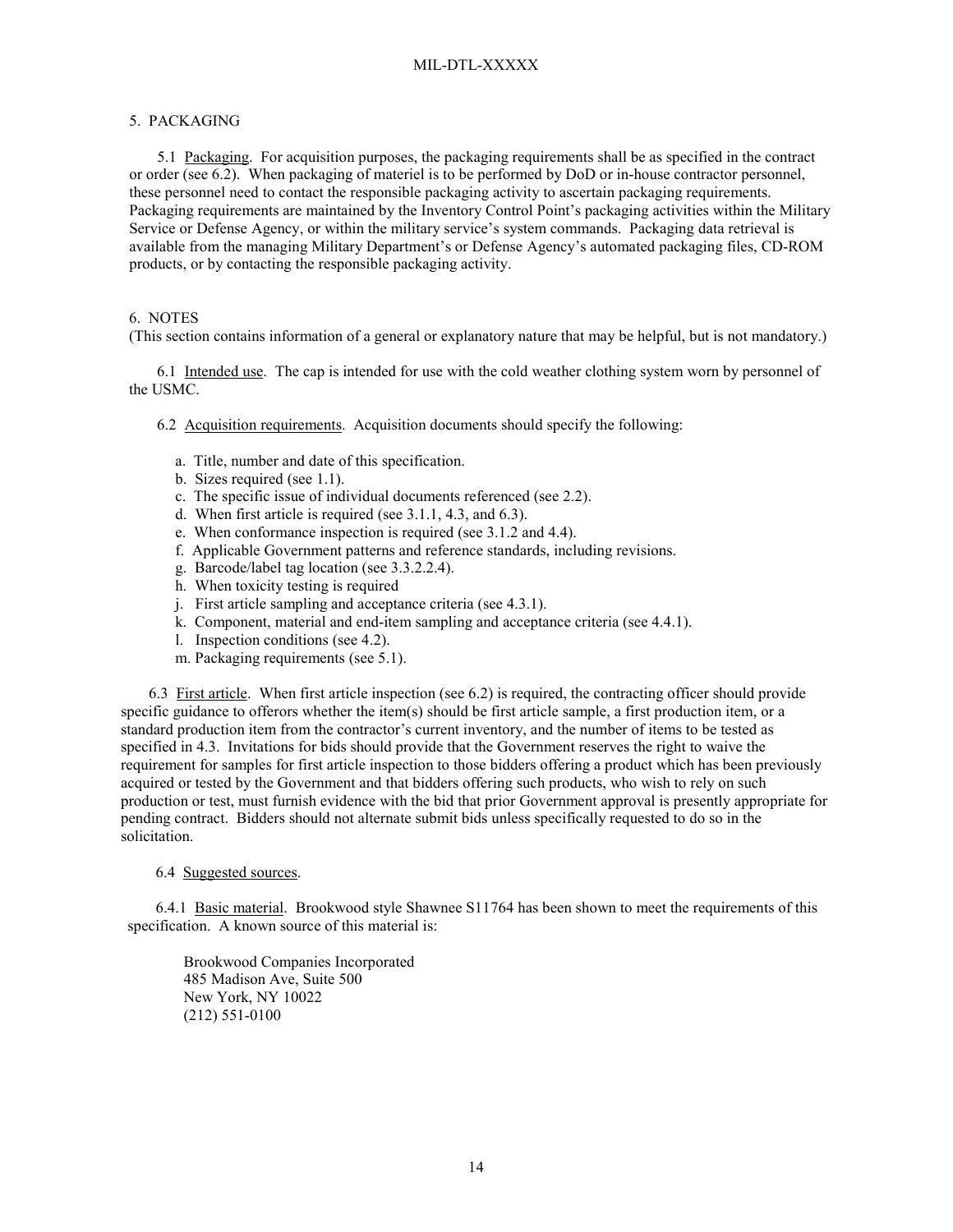6.4.2 Insulation. Milliken & Company style 4060M has been shown to meet the requirements of this specification. A known source of insulation material is:

Milliken & Company 920 Milliken Road M-159 Spartanburg, SC 29304

 6.4.3 Interfacing. Harodite Industries style Instro-475 has been shown to meet the requirements of this specification. A known source of interfacing is:

 Harodite Industries, Inc. 66 South St. Taunton, MA 02780

6.4.4 Labels. Known sources of labels meeting the requirements of this specification are:

| Universal Tag             | Creative Labels, Inc.  |
|---------------------------|------------------------|
| 36 Hall Rd. P.O. Box 1518 | 6650 Silacci Way       |
| Dudley, MA 01571-1518     | Gilroy, CA 95020       |
| $(508)$ 949-2411          | $(408)$ 842-0376       |
| www.universaltag.com      | www.creativelabels.com |

 6.4.5 Low Profile Hook and Loop. Velcro® Brand High Technology Hook (HTH) 745 and Low Profile Knit Loop 3610, or equivalent, has been demonstrated to meet the requirements of this specification. Known sources of this hook and loop fastener are:

iTape Store 855 Jerusalem Road Scotch Plains, NJ 07076 [\(888\) 634-1908](tel:+18886341908)

<https://www.itapestore.com/>

Gleicher Manufacturing Corporation 851 Jerusalem Road Scotch Plains, NJ 07076 (888) 818-5798

[https://www.gleicher.com/](https://www.gleicher.com/velcro/hook-and-loop) 

6.4.6 Elastic. A known source of  $\frac{3}{4}$  inch nylon elastic is:

North East Knitting, Inc. 179 Conan Street Pawtucket, RI 02860 (401) 724-3840

http://nekinc.com

 6.4.7 Powered wringer. SDL Atlas Model D394 Laboratory Wringer, or equivalent, has been demonstrated to meet the requirements of this specification. A known source of this equipment is:

SDL Atlas 3934 Airway Drive Rock Hill SC 29732 (803) 329 2110

<https://sdlatlas.com/>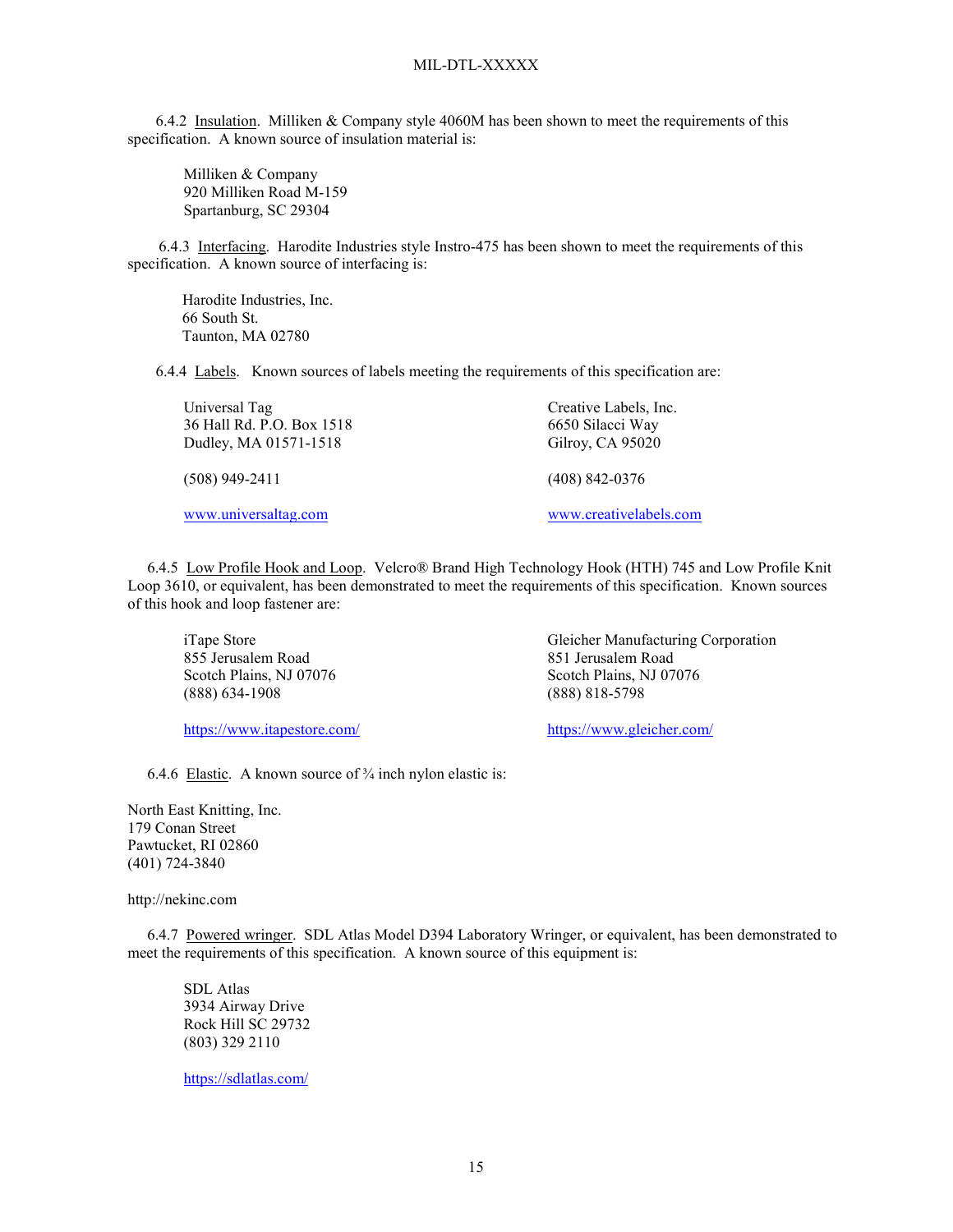6.5 NSNs. For informational purposes only, an NSN that corresponds to this specification is listed in table XIII. Table XIII is not intended to be a comprehensive list of all NSNs associated with this specification.

#### TABLE XIII. NSN.

| <b>XXX</b><br>XXXX-XX-XXX-X <sup>-</sup> | $\mathbf{m}$ |
|------------------------------------------|--------------|

6.6 Supersession data. This document supersedes MC/PD 06 2011 SYSCOM, dated 20 October 2011, in its entirety.

6.7 Visual shade matching. In 2019, Option A of AATCC EP9, Visual Assessment of Color Difference of Textiles was changed to Option C. NOTE: In case of confusion, the viewing geometry should be "The specimen plane and illumination source will be parallel to each other and aligned so that the light flux is incident at the center of the specimen plane, which is set at a 35 ( $\pm$  5 $^{\circ}$ ) angle relative to the horizontal. The observer will view the specimens at a 90° angle, relative to the plane of the specimens".

6.8 Certificates of compliance. The contracting activity may select to accept a certificate of compliance for selected requirements. Manufacturers should consult with the contracting activity prior to using certificates of compliance to meet requirements.

6.9 Circumference measuring device. A suitable circumference measuring device must perform the two critical functions of the measuring device: 1) maintain a uniform diameter and 2) provide repeatable measurements. Several "scissor type hat calipers" have demonstrated this capability. However, any measuring device that provides these two critical functions is appropriate.

6.10 Subject term (key word) listing.

 Ear flaps Insulation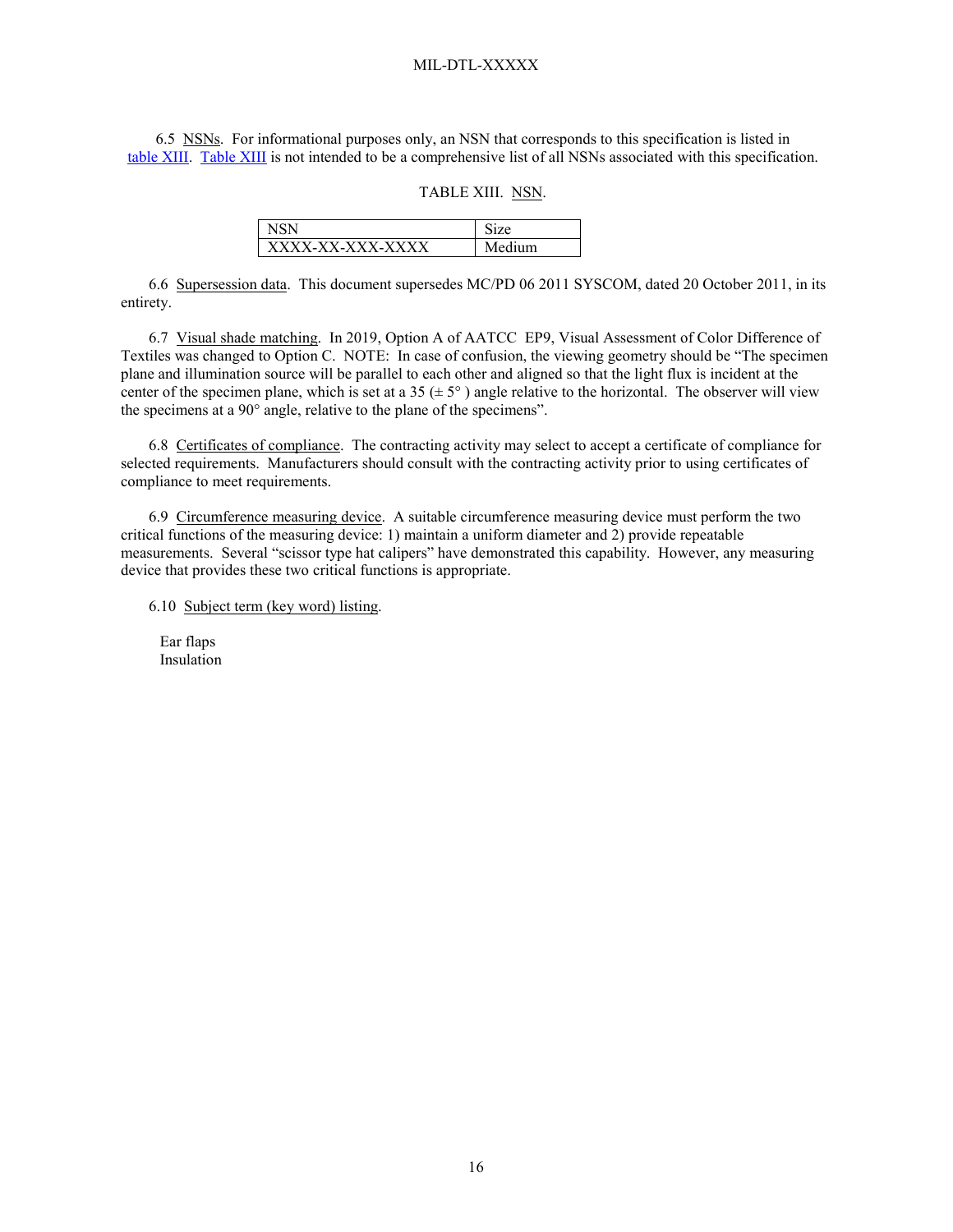

<span id="page-16-0"></span>FIGURE 1. Outside - Side View.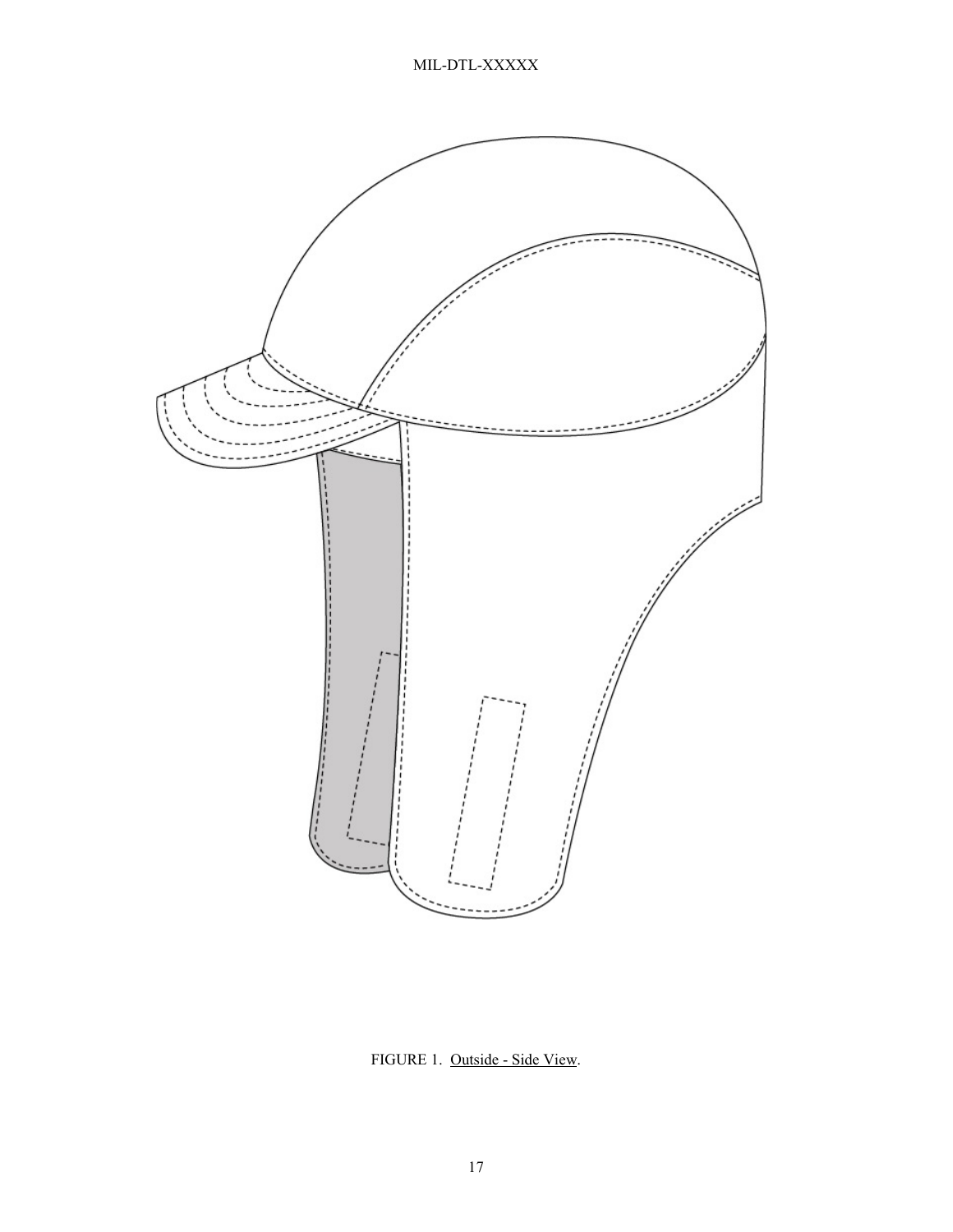

FIGURE 2. Outside - Back View.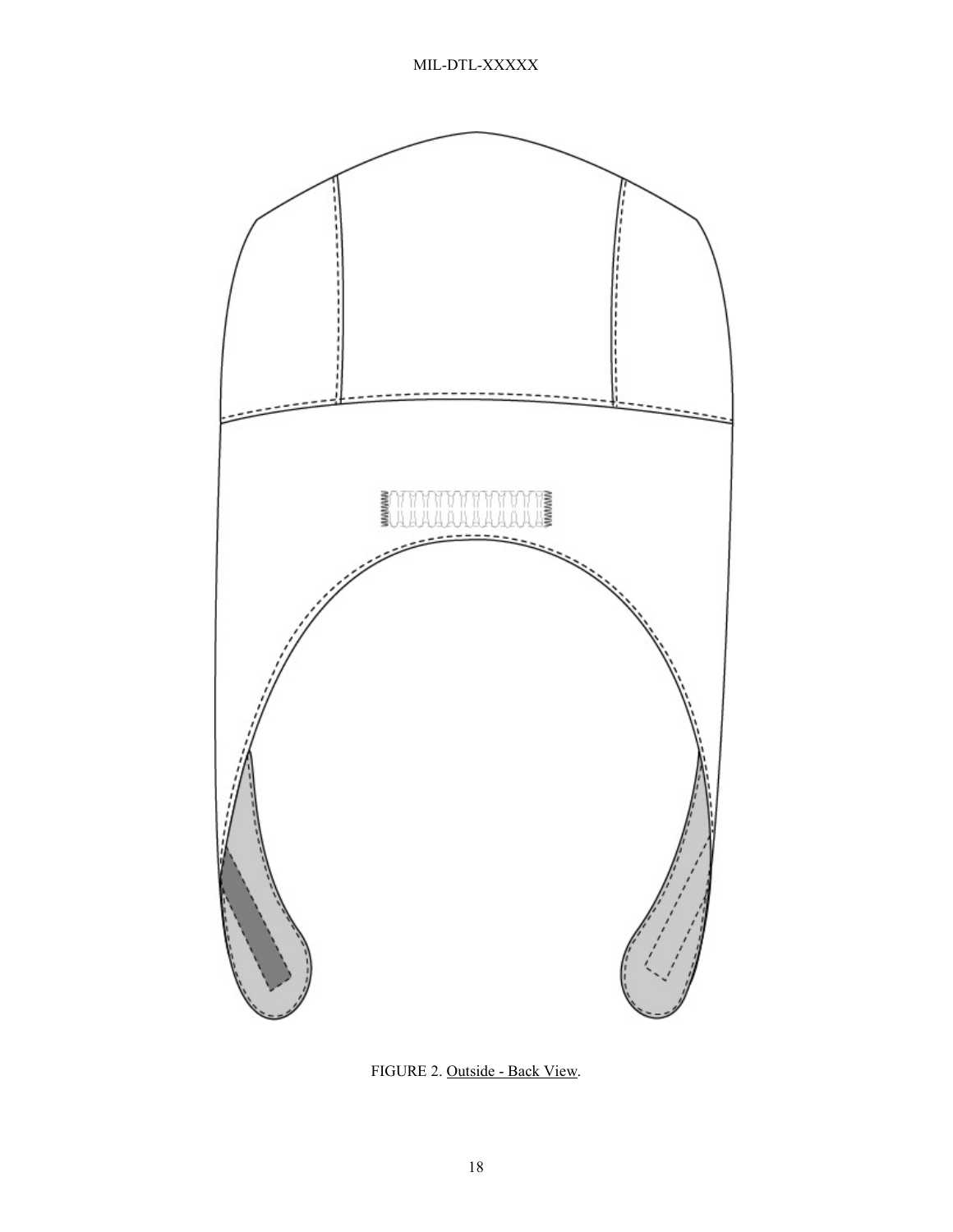

FIGURE 3. Inside - Side View.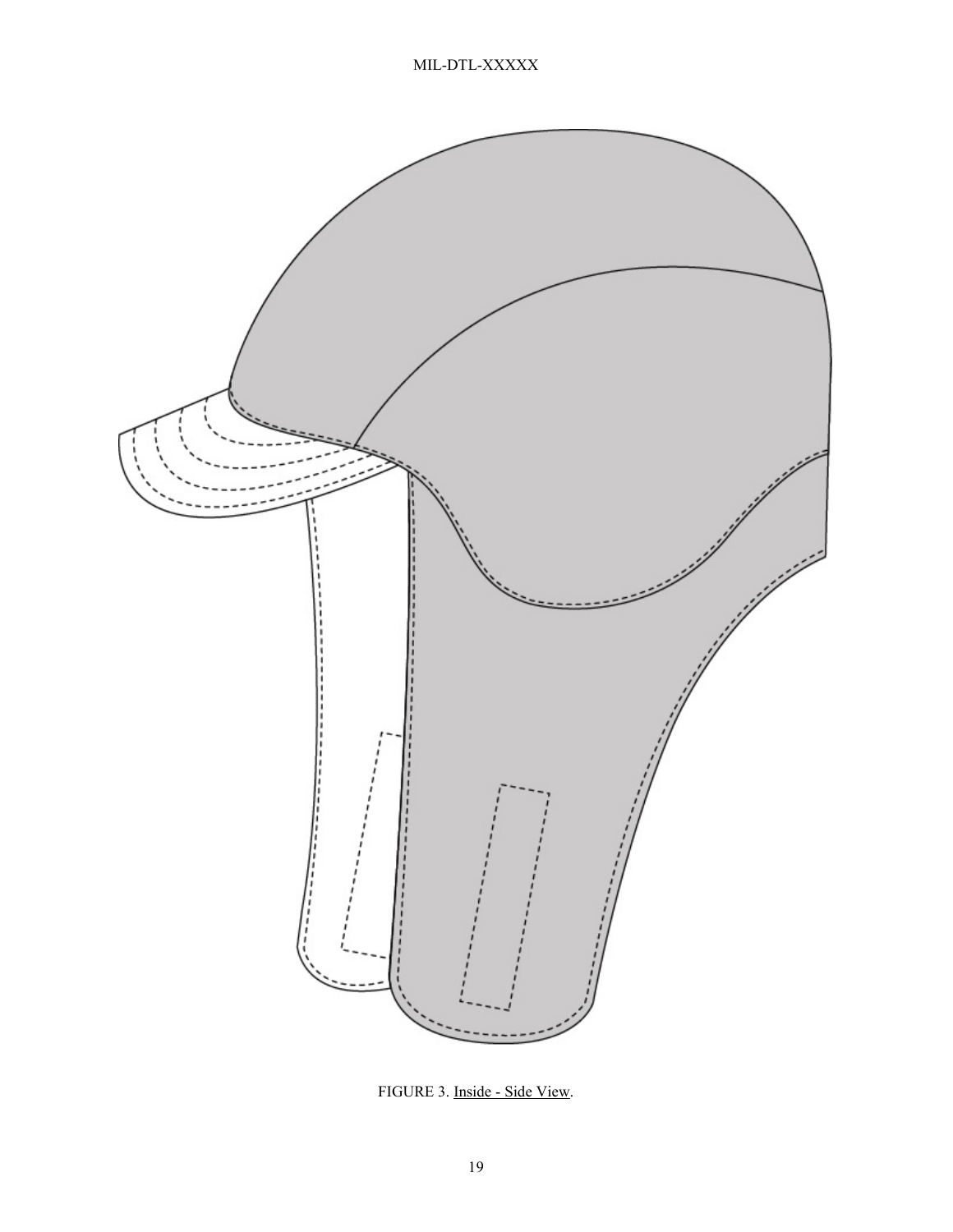

FIGURE 4. Outside - Side View (Flaps Connected).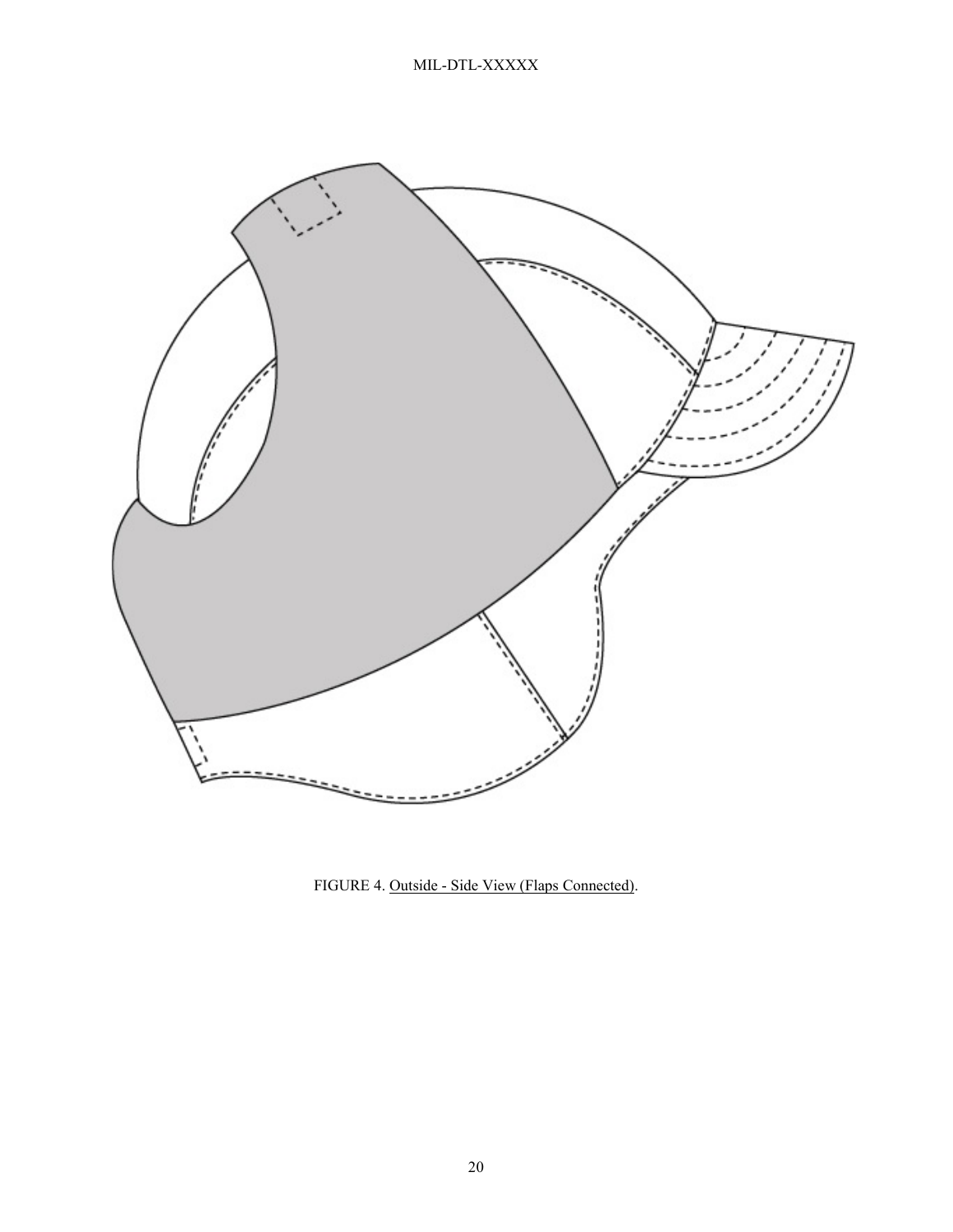

FIGURE 5. Inside - Back View.